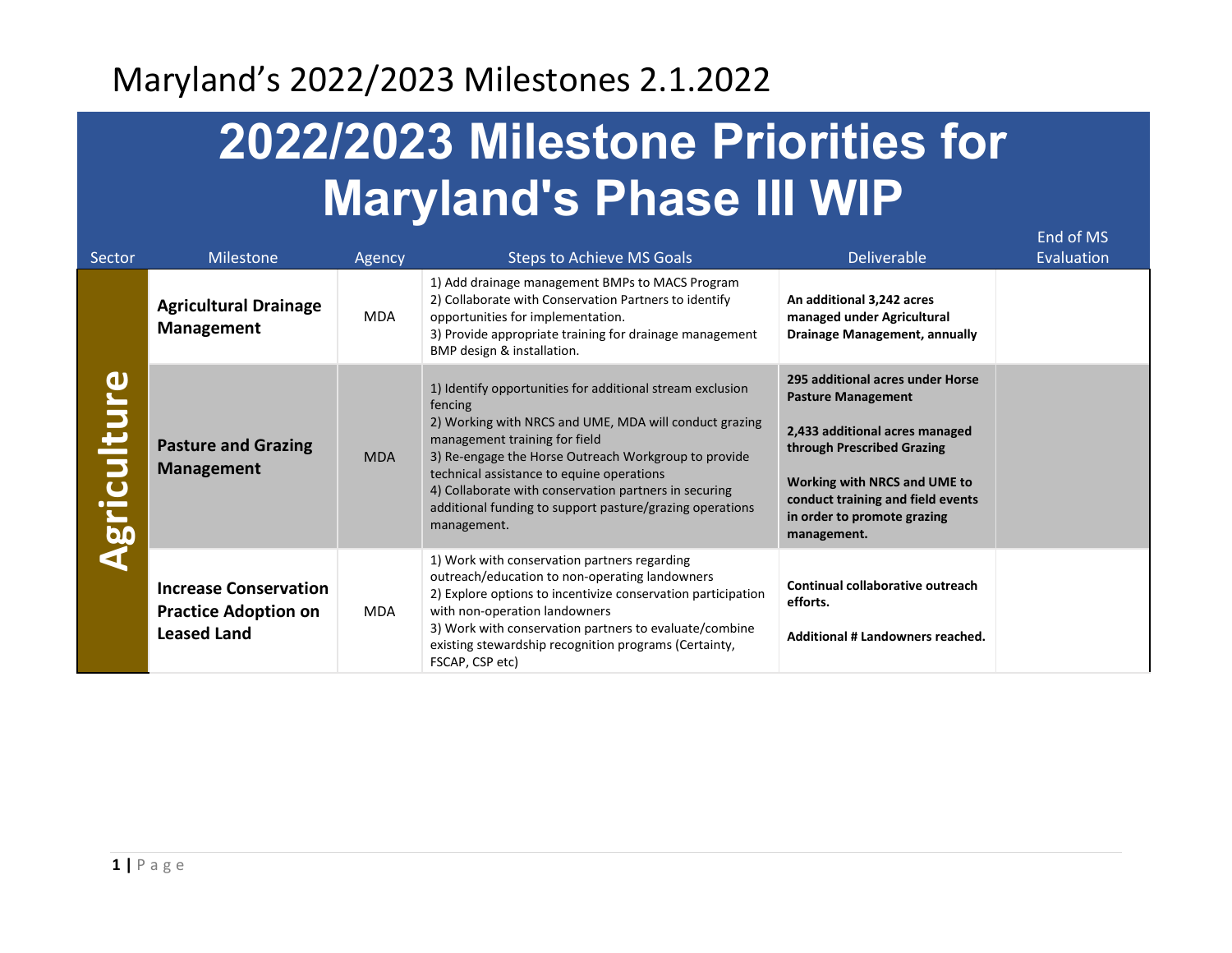|           | <b>Increased Technical</b><br><b>Assistance</b>                        | MDA,<br><b>MDDNR</b> | 1) MDA has worked with the Governor's office to propose a<br>reallocation of funding from the Chesapeake and Atlantic<br>Coastal Bays Trust Fund to support up to 53 State positions<br>within Maryland that will provide direct technical<br>assistance to farmers and boost the State's BMP<br>verification program to support the WIP. While the funding<br>reallocation was approved, the timeline for hiring is<br>currently being evaluated given the anticipated fiscal<br>impact from COVID-19.<br>2) In agreements between the Resource Conservation<br>Program and Soil Conservation Districts, funding<br>distribution has been aligned with demonstrated progress<br>towards WIP goals at the local level. | Additional # positions hired,<br>remaining of 53 created<br>New onboarding and training<br>tools - planner and technician<br>training workshops. Partnering<br>with MASCD through a NFWF<br>grant.                                                                                                                                                                                                                                                                                                                                                                                                                                                                                                                                            |  |
|-----------|------------------------------------------------------------------------|----------------------|------------------------------------------------------------------------------------------------------------------------------------------------------------------------------------------------------------------------------------------------------------------------------------------------------------------------------------------------------------------------------------------------------------------------------------------------------------------------------------------------------------------------------------------------------------------------------------------------------------------------------------------------------------------------------------------------------------------------|-----------------------------------------------------------------------------------------------------------------------------------------------------------------------------------------------------------------------------------------------------------------------------------------------------------------------------------------------------------------------------------------------------------------------------------------------------------------------------------------------------------------------------------------------------------------------------------------------------------------------------------------------------------------------------------------------------------------------------------------------|--|
| NASTEWATI | Increase performance<br>at Major Wastewater<br><b>Treatment Plants</b> | <b>MDE</b>           | 1) Utilize incentive based programs to improve<br>performance at all significant Municipal wastewater<br>treatment facilities:<br>Maryland Bay Restoration Fund Operations and<br>Maintenance Performance (BRF O&M)<br>Clean Water Commerece Act (CWCA) and WQ Trading<br>Program.<br>2) Return key significant treatment facilities to effluent<br>levels achieved in 2019 and continue to reduce effluent<br>conentrations to a statewide flow weighted average of 2.85<br>to mitigate nutrient allocations related to climate change<br>by 2025.<br>3) Complete consent decree to resolve violations at Back<br>River and Patapsco WWTPs.                                                                           | -Using these incentives, continue<br>to improve performance of MD's<br>significant WWTPs to achieve the<br>Phase III WIP goal of 3.25 mg/L of<br>TN.<br>-Further incentivize MD's<br>significant WWTPs towards<br>achieving 2.85 mg/L TN statewide<br>average by 2025, to address MD's<br><b>Climate Change allocations.</b><br>-At the end of the milestones<br>period, assess BRF O&M funding<br>and needs as it relates to WWTP<br>performace to ensure additional<br>reductions are being achieved.<br>-Fully utilize the BRF O&M<br>performance grant and CWCA to<br>maximize funding to meet WIP<br>and climate goals.<br>-At the end of the milestones<br>period, evaluate if additional<br>strategies are needed to achieve<br>goals. |  |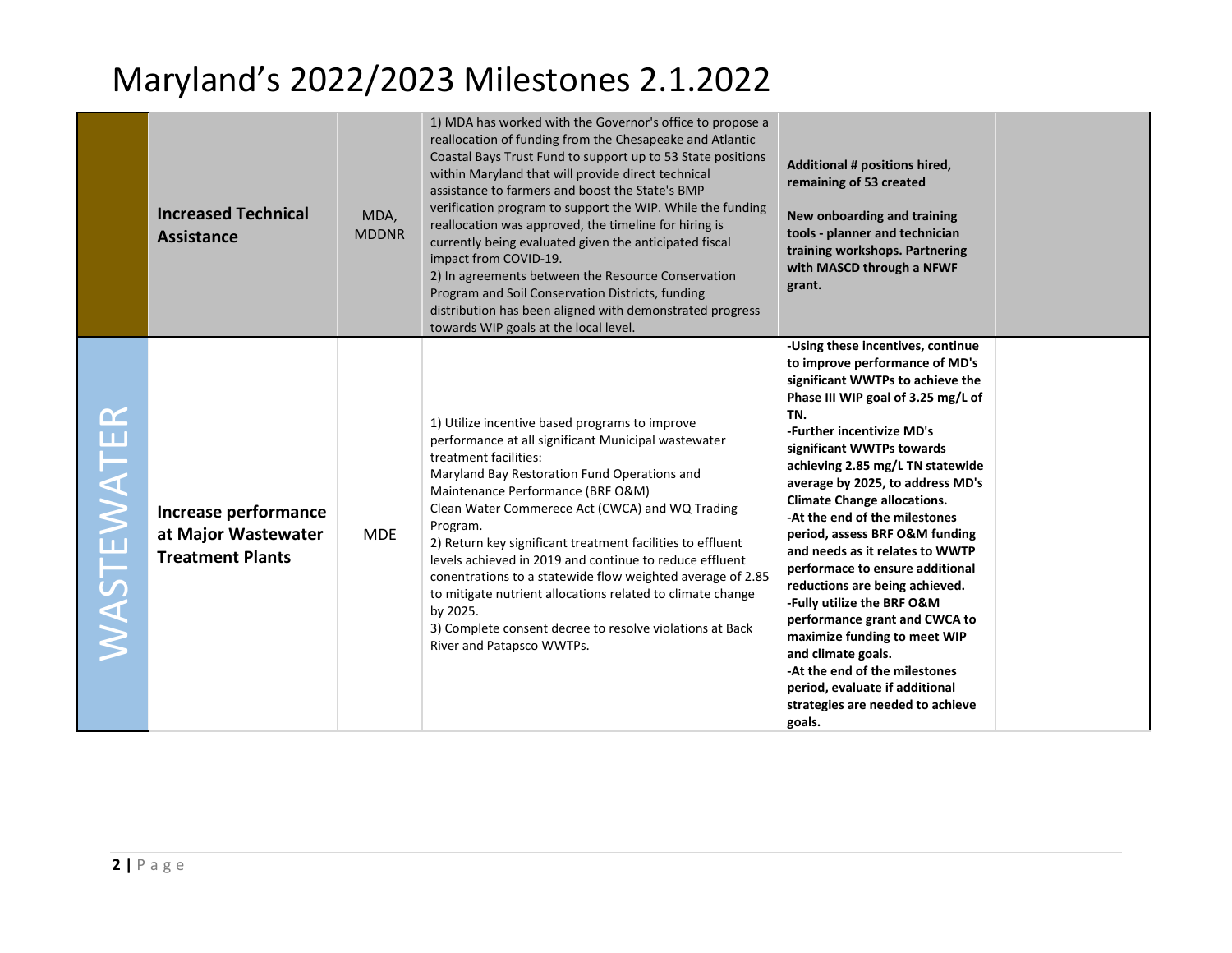|                 | <b>Continue to upgrade</b><br>non-significant<br>wastewater<br>treatment plants<br>(WWTPs) | <b>MDE</b>         | 1) Modify the permits for proposed facilities (1-2 per year)<br>to allow for upgrade to ENR.<br>2) Modify the BRF ranking tool to allow for smaller facilities<br>to qualify for State grants.<br>3) Prioritize upgrades for the largest, most cost efficient<br>plants in this category.                                                                                                                                                                                                                                                                    | 2-4 of the largest non-significant<br>WWTPs will be upgraded.                                                                                                      |
|-----------------|--------------------------------------------------------------------------------------------|--------------------|--------------------------------------------------------------------------------------------------------------------------------------------------------------------------------------------------------------------------------------------------------------------------------------------------------------------------------------------------------------------------------------------------------------------------------------------------------------------------------------------------------------------------------------------------------------|--------------------------------------------------------------------------------------------------------------------------------------------------------------------|
| Natural Filters | <b>Oyster Reef</b><br><b>Restoration</b>                                                   | <b>DNR</b>         | 1) Construct reef base on substrate and seed reefs in the<br>St. Marys sanctuary. 2) Complete initial restoration in the<br>St. Marys sanctuary (2022). 3) Construct 100 acres of reef<br>base on substrate and seed sites in the Manokin sanctuary<br>(2023). 4) Complete groundtruthing surveys in the Manokin<br>sanctuary (2022). 5) Continue planned second seeding as<br>necessary in the Little Choptank and Tred Avon sanctuaries.<br>6) Continue monitoring and sampling to ensure successful<br>metrics as defined by the Chesapeake Bay Agreement | Complete all initial restoration in<br>the St Marys, with 8.7 acres.<br>Complete 100 acres of inital<br>restoration in the Manokin.                                |
|                 | <b>Tree Planting Now Bill</b>                                                              | DNR,<br><b>MDE</b> | 1) 13 Tree Corps positions hired by MFS-contracted<br>2) 1 Program Coordinator position hired by MDE-<br>permanent position<br>3) 5 Million Trees Program Guidance established by<br>Commission for the Innovation and Advancement of<br>Carbon Markets and Sustainable Tree Plantings<br>4) CBT grant program established and advertised through<br>wide partnerships                                                                                                                                                                                       | 5 Million Tree Program set up and<br>supporting tree planting with an<br>emphasis on urban underserved<br>areas, documented by tree<br>planting progress tracking. |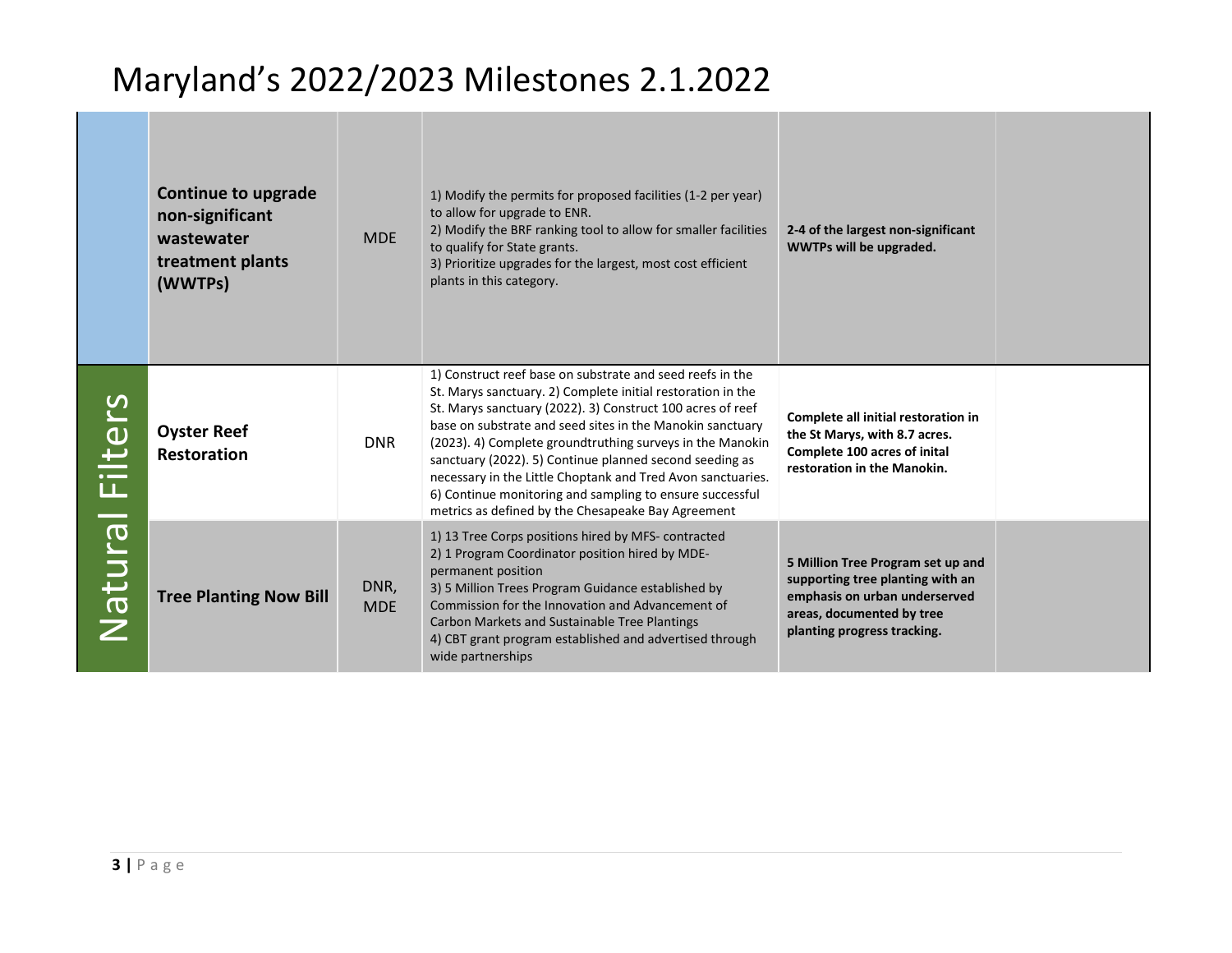|            | Incorporate<br><b>Conservation Plus</b>                 | DNR,<br><b>MDP</b> | For the first time, land conservation activities will count<br>toward our Bay goals. This is due to the fact that the<br>Chesapeake Bay Program (CBP) now considers land<br>conservation a best management practice (BMP) similar to<br>cover crops, septic system upgrades, wetlands restoration,<br>and oyster aquaculture. Maryland is recognized as a leader<br>in land conservation and, in order to take advantage of this<br>new opportunity, will:<br>1) Sustain funding for state land conservation and<br>preservation programs to support the expected 2019-2025<br>forecast. Maryland will continue to support the Maryland<br>Agricultural Land Preservation Foundation, Rural Legacy<br>Program, and Program Open Space State-side.<br>2) Work with state agencies and local governments to apply<br>state and local land conservation programs as appropriate<br>to reduce the modelled impacts to the bay of future<br>growth, maximize bay health restoration opportunities, and<br>mitigate the impacts of climate change to our natural and<br>built infrastructures. | <b>Sustained levels of state funding</b><br>for Program Open Space, Rural<br>Legacy, and Maryland Agricultural<br><b>Land Preservation Foundation.</b><br>Continue development of decision<br>support analyses initiated to 1)<br>identify and characterize Targeted<br><b>Resilience Areas for developing</b><br>land conservation and restoration<br>project portfolios and 2) update<br><b>Maryland's Green Infrastructure</b><br>Assessment with resiliency co-<br>benefits to help inform land<br>acquisition priorities.<br><b>Finalize Coastal Resilience</b><br>Easement pilot project to provide<br>marsh migration opportunities for<br>lands projected to be important<br>for coastal wetland habitat in the<br>future as a result of sea level rise.<br><b>Pursue additional opportunities</b><br>for more Coastal Resilience<br>Easements. |  |
|------------|---------------------------------------------------------|--------------------|------------------------------------------------------------------------------------------------------------------------------------------------------------------------------------------------------------------------------------------------------------------------------------------------------------------------------------------------------------------------------------------------------------------------------------------------------------------------------------------------------------------------------------------------------------------------------------------------------------------------------------------------------------------------------------------------------------------------------------------------------------------------------------------------------------------------------------------------------------------------------------------------------------------------------------------------------------------------------------------------------------------------------------------------------------------------------------------|---------------------------------------------------------------------------------------------------------------------------------------------------------------------------------------------------------------------------------------------------------------------------------------------------------------------------------------------------------------------------------------------------------------------------------------------------------------------------------------------------------------------------------------------------------------------------------------------------------------------------------------------------------------------------------------------------------------------------------------------------------------------------------------------------------------------------------------------------------|--|
| Stormwater | <b>Phase I MS4 permits</b>                              | <b>MDE</b>         | 1) Issue final permit for the Phase I MS4 permits for 4 large<br>and five medium jurisdictions.<br>2) Issue draft permit for Prince Georges County Phase I<br>MS4 permit.<br>3) Issue draft permit for the State Highway Administration's<br>Phase I MS4 permit<br>4) Additional impervious acre retrofit requirement of<br>approximately 2 percent per permit year, in aggregate,<br>from the dates when the permits are issued                                                                                                                                                                                                                                                                                                                                                                                                                                                                                                                                                                                                                                                         | Large permits issued and enforced<br>Medium permits issued and<br>enforced<br><b>Report Equivalent Impervious</b><br>acreage restored                                                                                                                                                                                                                                                                                                                                                                                                                                                                                                                                                                                                                                                                                                                   |  |
|            | <b>Construction and</b><br><b>Industrial SW permits</b> | <b>MDE</b>         | MDE will issue new general stormwater permits in 2022:<br>1) General permit for stormwater associated with<br>construction activity<br>2) General permit for discharges associated with industrial<br>stormwater activities                                                                                                                                                                                                                                                                                                                                                                                                                                                                                                                                                                                                                                                                                                                                                                                                                                                              | <b>General construction permit</b><br>issued and enforced<br>Industrial stormwater permit<br>issued and enforced                                                                                                                                                                                                                                                                                                                                                                                                                                                                                                                                                                                                                                                                                                                                        |  |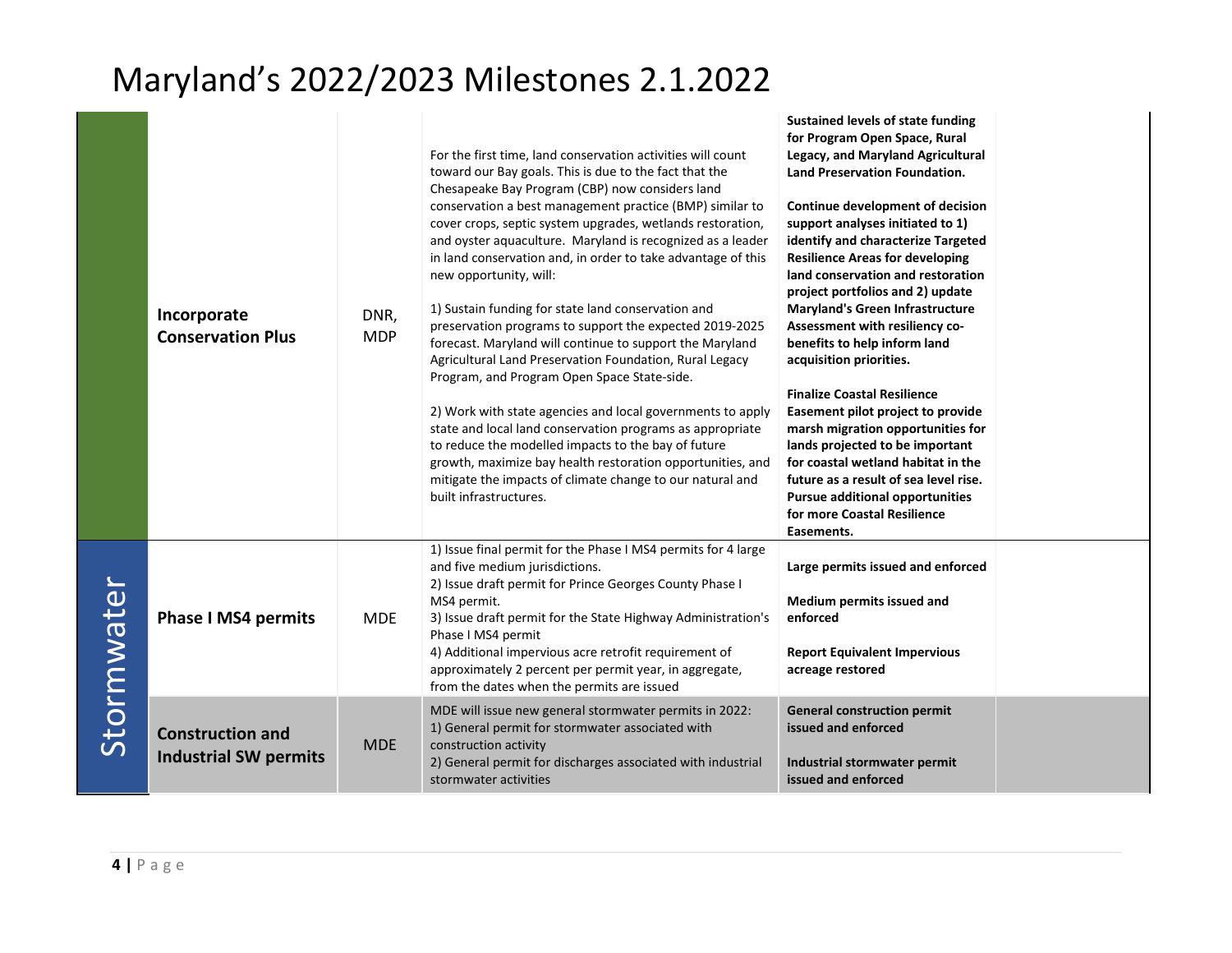|           | A-StoRM   | <b>MDE</b>      | Advancing Stormwater Resiliency in Maryland (A-StoRM) is<br>an initiative mandated by State Bill 227 to make<br>stormwater BMPs more resilient in the face of climate<br>change.<br>1) Standardize definitions of flooding<br>2) Incorporate NOAA Atlas 14 precipitation estimates into<br>Storwmater Design Manual<br>3) Update design standards for Environmental Site Design<br>practices for new and redevelopment<br>4) Identify frequently flooded areas post 2000<br>5) Draft regulations to require comprehensive watershed<br>studies, where funding exists, for flood even areas<br>identified<br>6) Create a regulations review stakeholder advisory group<br>to address future needs | <b>A-STORM Report</b><br><b>Updates to the Stormwater</b><br>Design Manual<br>Map of frequently flooded areas<br>(post 2000)<br>Draft regulations for requiring<br>comprehensive watershed studies                                                                                                                                                                                                                                                          |
|-----------|-----------|-----------------|--------------------------------------------------------------------------------------------------------------------------------------------------------------------------------------------------------------------------------------------------------------------------------------------------------------------------------------------------------------------------------------------------------------------------------------------------------------------------------------------------------------------------------------------------------------------------------------------------------------------------------------------------------------------------------------------------|-------------------------------------------------------------------------------------------------------------------------------------------------------------------------------------------------------------------------------------------------------------------------------------------------------------------------------------------------------------------------------------------------------------------------------------------------------------|
| Conowingo | Conowingo | All<br>agencies | Lead and champion continued Bay Program partnership<br>progress adopting and implementing innovative best<br>management practices, including natural filters (e.g.,<br>freshwater mussels, SAV planting /restoration, tidal<br>wetland cration/restoration) and other innovative practices<br>(e.g., Conowingo dredging), and conservation financing<br>approaches through Conowingo WIP milestone<br>development and implementation.                                                                                                                                                                                                                                                            | Include BMP and financing<br>innovations in the Conowingo<br>WIP milestones and in<br>collaboration with EPA, the<br><b>Conowingo WIP Steering</b><br>Committee, and the PSC.<br><b>Demonstrate continued progress</b><br>on model implementation and/or<br>development for evaluating<br>dredging as a creditable pollution<br>reduction practice. Advance<br>collaboration on mussel<br>restoration throughout the entire<br>Susquehanna River watershed. |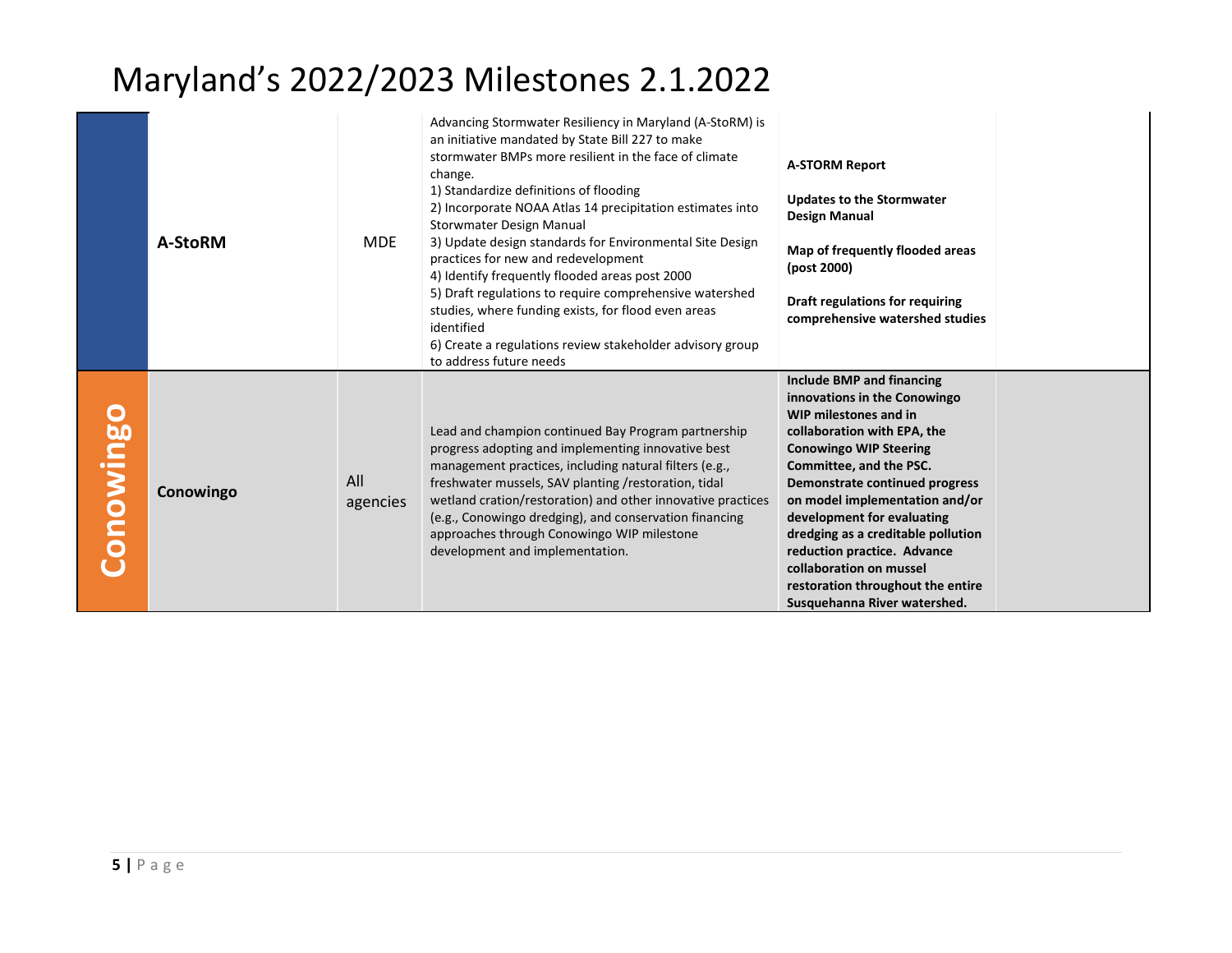# **Other 2022/2023 WIP Milestones**

|                    |                                                                         |            |                                                                                                                                                                                                                                                                                                                                                                          |                                                                                                                                                                                                    | End of MS  |
|--------------------|-------------------------------------------------------------------------|------------|--------------------------------------------------------------------------------------------------------------------------------------------------------------------------------------------------------------------------------------------------------------------------------------------------------------------------------------------------------------------------|----------------------------------------------------------------------------------------------------------------------------------------------------------------------------------------------------|------------|
| Sector             | Milestone                                                               | Agency     | <b>Steps to Achieve MS Goals</b>                                                                                                                                                                                                                                                                                                                                         | <b>Deliverable</b>                                                                                                                                                                                 | Evaluation |
|                    | <b>Traditional Cover</b><br><b>Crop Implementation</b>                  | <b>MDA</b> | 1) Continue to work with the agricultural community to<br>ensure strong participation in the Maryland Cover Crop<br>Program.<br>2) Continue to evaluate and refine program policies in<br>consideration of environmental and economic factors.<br>3) Develop a Soil Health Program that will also help<br>promote the benefits of cover crops in row crop<br>production. | 470,000 acres of traditional<br>cover crop<br><b>Through the Healthy Soils</b><br>Program, expanding acres<br>enrolled in extended season<br>and multi-specie cover crops.                         |            |
|                    | <b>Soil Conservation and</b><br><b>Water Quality</b><br><b>Planning</b> | <b>MDA</b> | 1) Continue to work with USDA-NRCS and local Soil<br>Conservation Districts in SCWQP development<br>2) Work with the Conservation Partnership to identify and<br>address Technical Assistance gaps.                                                                                                                                                                      | 1,000,000 acres managed<br>under a Conservation Plan                                                                                                                                               |            |
| <b>Agriculture</b> | <b>Tillage Management</b>                                               | <b>MDA</b> | 1) Through the Soil Health Program, highlight the co-<br>benefits provided by long-term utilization of tillage<br>management practices.                                                                                                                                                                                                                                  | Work towards 248,000 acres<br>of conservation tillage<br>annually<br>643,000 acres of high residue<br>tillage annually                                                                             |            |
|                    | <b>Animal Waste</b><br><b>Management Systems</b>                        | <b>MDA</b> | 1) Continue to work with USDA-NRCS and local Soil<br>Conservation Districts to identify and address resource<br>concerns in the area of animal waste management.<br>2) Continued funding of storage facilities through MACS<br>and EQIP.                                                                                                                                 | Poultry - 100% AU<br>Dairy - 90% AU<br>Livestock - 50% AU                                                                                                                                          |            |
|                    | <b>Grass &amp; Riparian</b><br><b>Buffers</b>                           | <b>MDA</b> | 1) Incentivize implementation of grass buffers through<br>enrollment in the Conservation Reserve Enhancement<br>Program.<br>2) Collaborate with Conservation Partners to identify<br>implementation opportunities in conjunction with other<br>practices.                                                                                                                | Additional 4,295 acres a year,<br>both grass and forest, newly<br>implemented, re-enrolled or<br>verified.<br>Plan to complete future<br>round(s) of the Conservation<br><b>Buffer Initiative.</b> |            |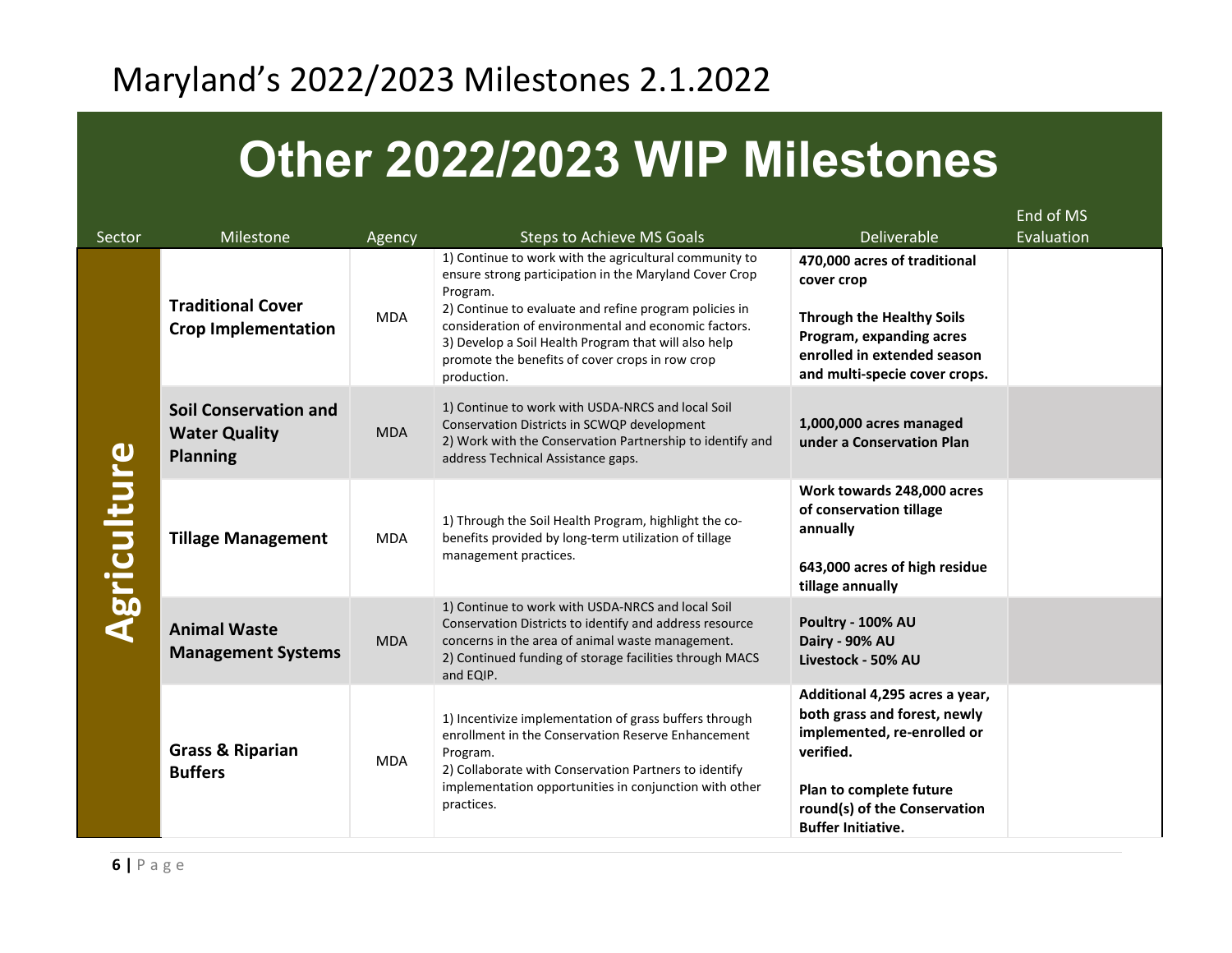| <b>Nutrient</b><br><b>Management Core</b><br>Nitrogen  | <b>MDA</b> | 1) Continue to work with the agricultural community to<br>ensure fertilizers, manure, and other nutrient sources are<br>applied in an effective and environmentally sound manner.<br>2) Continue to provide education and training regarding<br>proper nutrient application in adherence with a nutrient<br>management plan and all current regulations.                                                                                                                                                                                                                                                                                                                                                                                                                                                                                                                                                                                                               | 70% compliance rate                                                                                                                                                                                                                                         |  |
|--------------------------------------------------------|------------|------------------------------------------------------------------------------------------------------------------------------------------------------------------------------------------------------------------------------------------------------------------------------------------------------------------------------------------------------------------------------------------------------------------------------------------------------------------------------------------------------------------------------------------------------------------------------------------------------------------------------------------------------------------------------------------------------------------------------------------------------------------------------------------------------------------------------------------------------------------------------------------------------------------------------------------------------------------------|-------------------------------------------------------------------------------------------------------------------------------------------------------------------------------------------------------------------------------------------------------------|--|
| Pocomoke and<br><b>Wicomico River</b><br><b>Basins</b> | <b>MDA</b> | Data from 2014 to 2016 showed the Pocomoke and<br>Wicomico Rivers as having some of the highest levels of<br>summer dissolved oxygen open water criteria exceedances<br>in Maryland. EPA's evaluation of Maryland's Phase III WIP<br>recommended that the state, "target implementation in<br>the most impaired segments." Wicomico, Worcester, and<br>Somerset counties, where the Pocomoke and Wicomico<br>river basins are located, have collectively committed to:<br>1) Working within the Soil Conservation District partnership<br>to address natural resource concerns and provide direct<br>technical assistance, planning an additional 1,800 acres a<br>year.<br>2) An additional 1,800 acres treated through agricultural<br>drainage management practices by 2021.<br>3) Continuing to manage 100% of their poultry waste<br>through animal waste management practices, as well as a<br>10% increase of the amount of livestock waste managed by<br>2021. | <b>Regionally</b><br>110,000 acres managed under<br>a conservation plan<br>An additional 1,900 acres<br>treated through Ag Drainage<br><b>Management Practices</b><br><b>Animal Waste Management</b><br>Systems:<br>Poultry - 100% AU<br>Livestock - 50% AU |  |
| Phosphorus<br><b>Management Tool</b>                   | <b>MDA</b> | 1) Continue to fund and support the Manure Transport<br>Program which provides financial assistance to farmers for<br>transportation of manure to a producer or alternative use<br>facility where it can be utilized in accordance with a<br>Nutrient Management Plan.<br>2) Continue to work with Delmarva Land to Litter<br>Collaborative and other partners, identifying solutions to<br>the challenge of managing litter in order to achieve our<br>water quality goals.<br>3) Continue to work within Soil Conservation Districts to<br>identify and address resource concerns in the area of<br>animal waste management as well as provide continued<br>funding of storage facilities through MACS and EQIP, as<br>highlighted in our Animal Waste Management System<br>milestones.                                                                                                                                                                              | <b>Manure Transport Funding</b><br><b>Support</b><br><b>Animal Waste Management</b><br><b>System Milestones</b>                                                                                                                                             |  |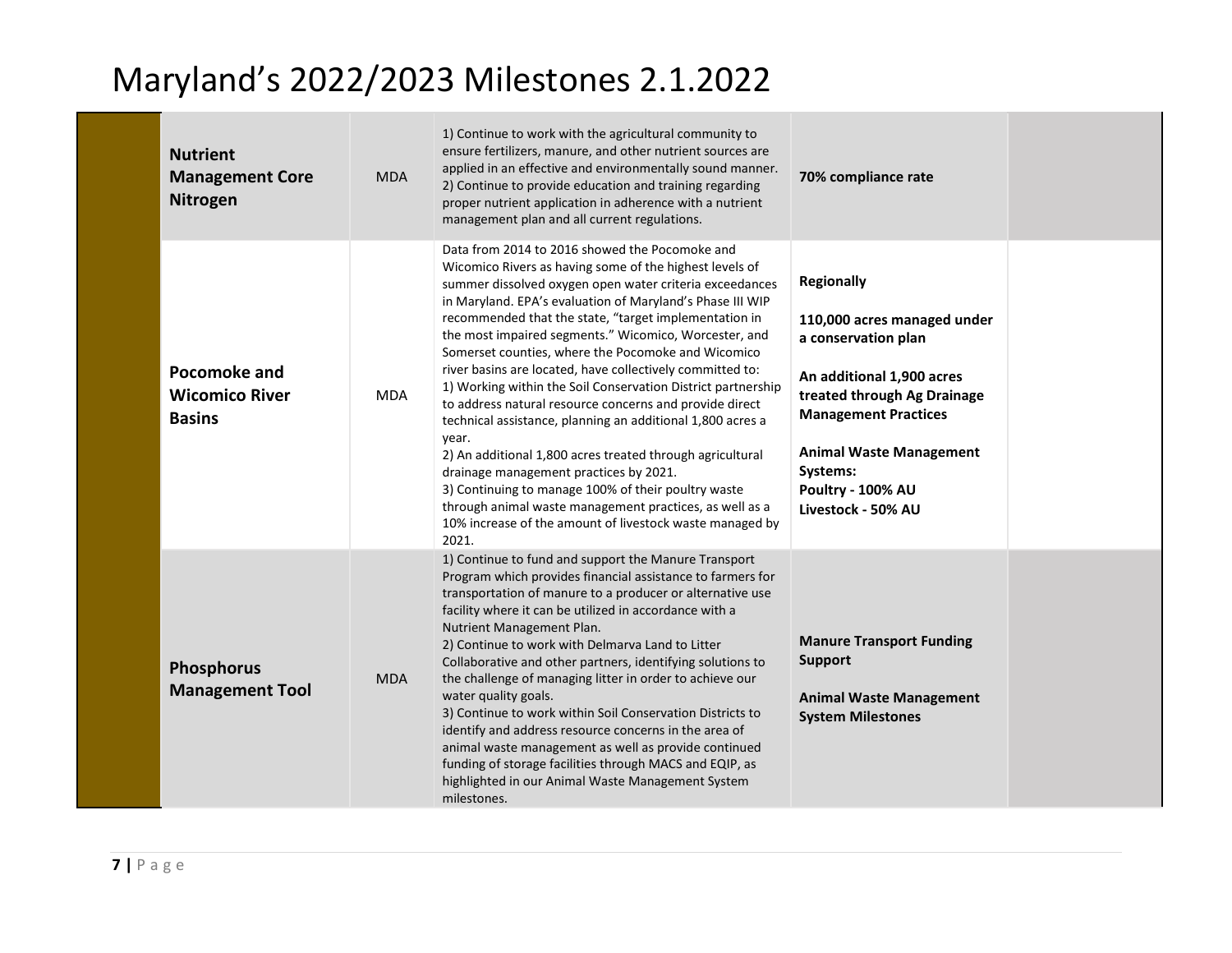|                        | <b>CAFO Permit</b>                                | <b>MDE</b> | 1) Prioritize the registry of the remaining 19 CAFOs that<br>were missed in the 2017under 2019 general permit.<br>2) Continue the renewal of facilities under the 2014 permit<br>into the 2019 permit.                                                                                                                                                                                                                                                                                                                                                                             | <b>Registration of remaining</b><br>CAFOs not under 2014 permit<br># of CAFOs under new permit                                                                                                                                    |
|------------------------|---------------------------------------------------|------------|------------------------------------------------------------------------------------------------------------------------------------------------------------------------------------------------------------------------------------------------------------------------------------------------------------------------------------------------------------------------------------------------------------------------------------------------------------------------------------------------------------------------------------------------------------------------------------|-----------------------------------------------------------------------------------------------------------------------------------------------------------------------------------------------------------------------------------|
|                        | <b>Septic Upgrades to</b><br><b>BAT</b>           | <b>MDE</b> | 1) Continue to use the Bay Restoration Fund to upgrade<br>septic systems to Best Available Technology (BAT) within<br>the Critical Area                                                                                                                                                                                                                                                                                                                                                                                                                                            | Fund 1800 BAT upgrades in<br>the critical area                                                                                                                                                                                    |
| <b>WASTEWATER</b>      | <b>Regulations</b><br><b>Amendment</b>            | <b>MDE</b> | Amend regulations to include loading rate decreases when<br>Best Available Technology (BAT) or Membrane Bioreactor<br>(MBR) technology is utilized for systems that discharge<br><5,000 gallons per day                                                                                                                                                                                                                                                                                                                                                                            | <b>Regulation Amendment</b>                                                                                                                                                                                                       |
|                        | <b>Bermed Infiltration</b><br><b>Pond Removal</b> | <b>MDE</b> | 1) Finalize BIP Action Plan<br>2) Implement plan to close BIPs and connect to<br>Wastewater facilities                                                                                                                                                                                                                                                                                                                                                                                                                                                                             | Work on 2 priority facilities<br>identified in the action plan                                                                                                                                                                    |
| <b>Natural Filters</b> | <b>Expand existing tree</b><br>planting programs  | <b>DNR</b> | 1) Work in 5 counties to increase the number of contracts<br>on residential properties in the Lawn to Woodland<br>program.<br>2) Providing economic incentives through the "Marylanders<br>Plant Trees" program which encourages citizens to plant<br>individual trees on residential properties.<br>3) Incentivize tree planting and forest buffers through<br>updated Accounting Guidance for fifth-generation MS4<br>permits<br>4) Continuing with the Healthy Forests, Healthy Waters<br>initiative, prioritize riparian buffer plantings through<br>decision criteria scoring | <b>Maintain contract numbers in</b><br>Lawn to Woodland program<br><b>Maintain number of vouchers</b><br>provided in Marylanders Plant<br><b>Trees program</b><br>300 acres planted via Healthy<br><b>Forests, Healthy Waters</b> |
|                        | <b>Maryland Stream</b><br><b>ReLeaf</b>           | <b>DNR</b> | 1) Establish partnerships to identify focus areas and<br>complementary programs that expand forest buffers<br>2) Identify riparian forest buffer priority projects in the<br>Lower Susquehanna watershed (Cecil and Harford<br>Counties)                                                                                                                                                                                                                                                                                                                                           | 2 meetings per year to<br>coordinate the partnership<br>Develop riparian forest buffer<br>restoration and conservation<br>strategies for the program                                                                              |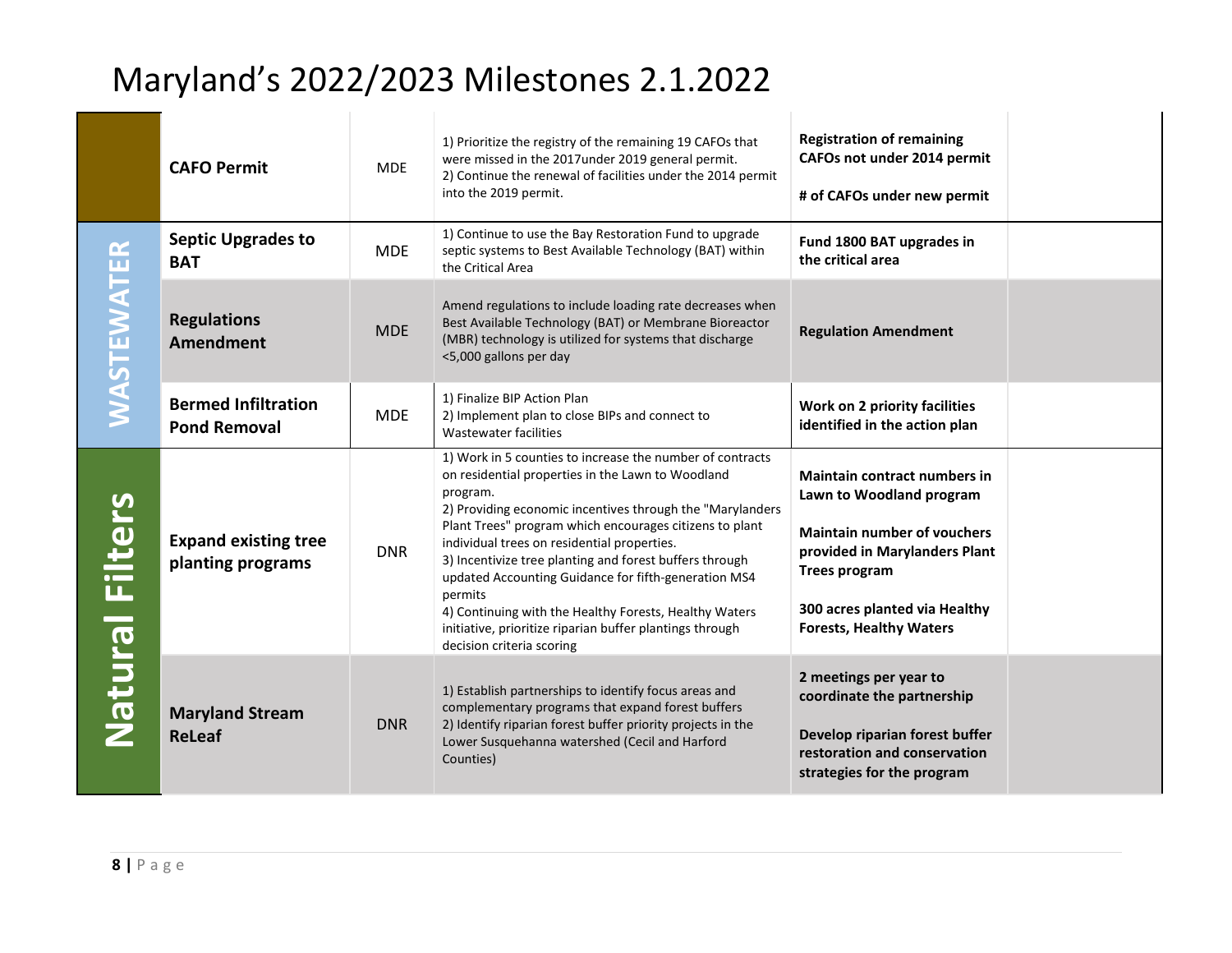|            | Incorporate<br><b>Conservation Plus</b>    | DNR,<br><b>MDP</b> | For the first time, land conservation activities will count<br>toward our Bay goals. This is due to the fact that the<br>Chesapeake Bay Program (CBP) now considers land<br>conservation a best management practice (BMP) similar to<br>cover crops, septic system upgrades, wetlands restoration,<br>and oyster aquaculture. Maryland is recognized as a leader<br>in land conservation and, in order to take advantage of this<br>new opportunity, will:<br>1) sustain funding for state land conservation and<br>preservation programs to support the expected 2019-2025<br>forecast. Maryland will continue to support the Maryland<br>Agricultural Land Preservation Foundation, Rural Legacy<br>Program, and Program Open Space State-side.<br>2) Work with state agencies and local governments to apply<br>state and local land conservation programs as appropriate<br>to reduce the modelled impacts to the bay of future<br>growth, maximize bay health restoration opportunities, and<br>mitigate the impacts of climate change to our natural and<br>built infrastructures. | <b>Sustained levels of state</b><br>funding for Program Open<br>Space, Rural Legacy, and<br><b>Maryland Agricultural Land</b><br><b>Preservation Foundation.</b><br><b>Refined targeting of</b><br>Maryland's land conservation<br>programs to address impacts<br>from modelled future growth<br>and climate change |
|------------|--------------------------------------------|--------------------|------------------------------------------------------------------------------------------------------------------------------------------------------------------------------------------------------------------------------------------------------------------------------------------------------------------------------------------------------------------------------------------------------------------------------------------------------------------------------------------------------------------------------------------------------------------------------------------------------------------------------------------------------------------------------------------------------------------------------------------------------------------------------------------------------------------------------------------------------------------------------------------------------------------------------------------------------------------------------------------------------------------------------------------------------------------------------------------|---------------------------------------------------------------------------------------------------------------------------------------------------------------------------------------------------------------------------------------------------------------------------------------------------------------------|
| Stormwater | <b>Stormwater Goals</b>                    | <b>MDE</b>         | 1) Before the Phase I permit can be issued, permittees are<br>required to perform a "Maximum Extent Practicable" (MEP)<br>analysis of their programs to determine the BMP<br>implementation level that they could reasonably achieve<br>with available and future funding levels.                                                                                                                                                                                                                                                                                                                                                                                                                                                                                                                                                                                                                                                                                                                                                                                                        | <b>MEP analyses for MDOT-SHA</b>                                                                                                                                                                                                                                                                                    |
|            | <b>Implementation of</b><br>SW goals       | <b>MDE</b>         | Review all Phase I MS4 Annual Reports, any new MEP<br>analyses, and fiscal analyses on an annual basis for<br>ensuring MS4 permit compliance                                                                                                                                                                                                                                                                                                                                                                                                                                                                                                                                                                                                                                                                                                                                                                                                                                                                                                                                             | <b>Review of milestones from</b><br><b>Annual Reports</b><br><b>Annual Report and FAP</b><br>Review for all jurisdictions in<br>2021                                                                                                                                                                                |
|            | <b>Urban Nutrient</b><br><b>Management</b> | <b>MDA</b>         | 1) Continue to support and expand the management of<br>nutrient applications on urban land                                                                                                                                                                                                                                                                                                                                                                                                                                                                                                                                                                                                                                                                                                                                                                                                                                                                                                                                                                                               | 285,000 acres managed under<br>urban NM - Commercial<br><b>Applicator</b><br>466,000 acres managed under<br>urban NM - DIY Applicator                                                                                                                                                                               |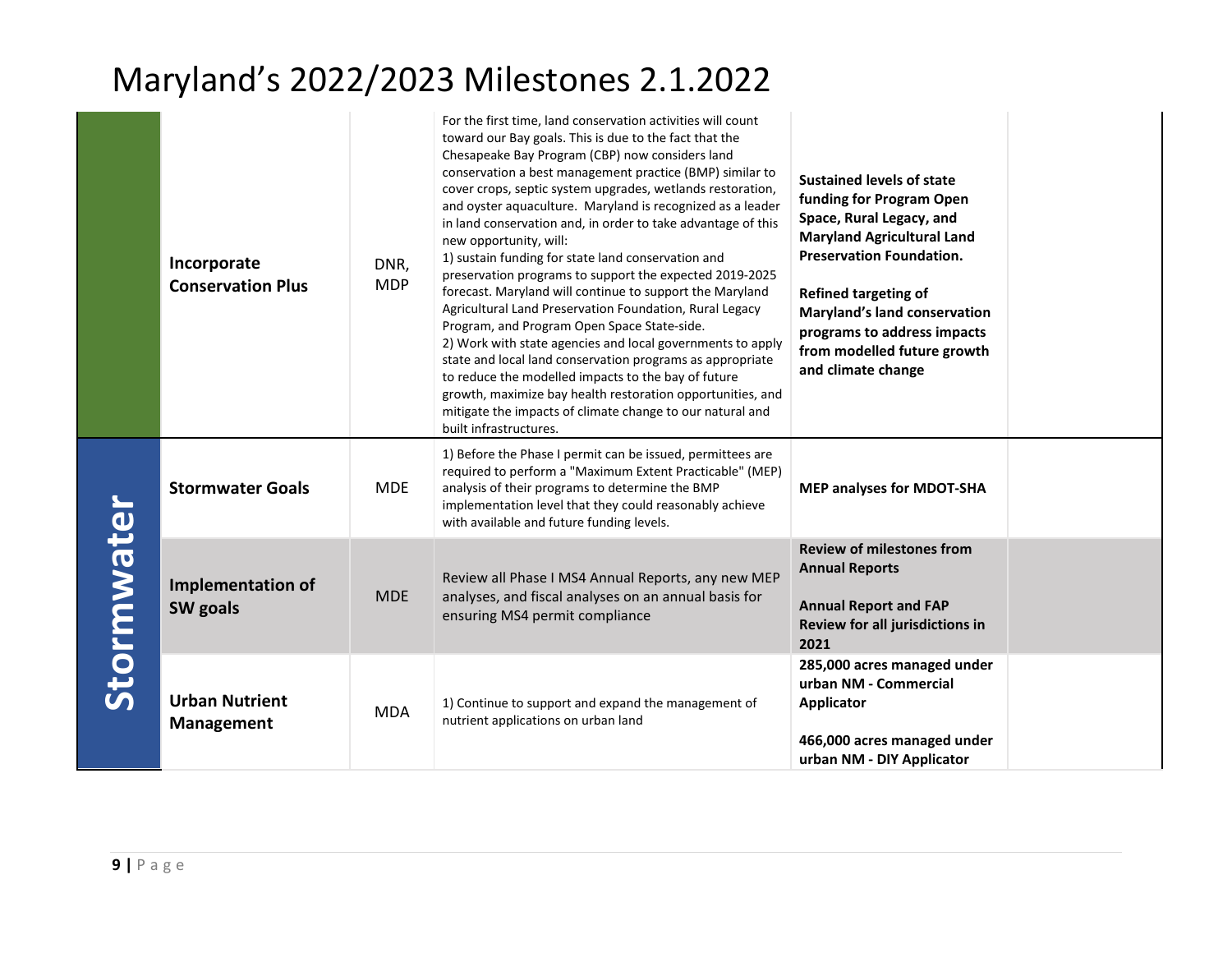| <b>Industrial Stormwater</b><br>Compliance | <b>MDE</b> | 1) Continue to work with industrial sites to bring<br>unpermitted sites into compliance<br>2) Continue to focus on areas with requests for residual<br>designation                                                                                                                                                                                                                                                                                            | <b>Report on number of sites</b><br>brought into compliance from<br>2021                                    |  |
|--------------------------------------------|------------|---------------------------------------------------------------------------------------------------------------------------------------------------------------------------------------------------------------------------------------------------------------------------------------------------------------------------------------------------------------------------------------------------------------------------------------------------------------|-------------------------------------------------------------------------------------------------------------|--|
| <b>Phase II MS4 Permit</b><br>Compliance   | <b>MDE</b> | 1) MDE continues to provide extensive outreach and<br>assistance with Phase II permittees so they understand<br>permit conditions and obligations.<br>2) Currently there are a total of 89 municipal, State, and<br>federal permittees throughout Maryland which are<br>submitting annual reports which MDE will review.<br>3) Years 2 through 5 will be used to develop their BMP<br>implementation plans to meet the third generation permit<br>conditions. | # of annual reports completed<br>and reviewed by MDE<br><b>Report BMP Implementation</b><br><b>Progress</b> |  |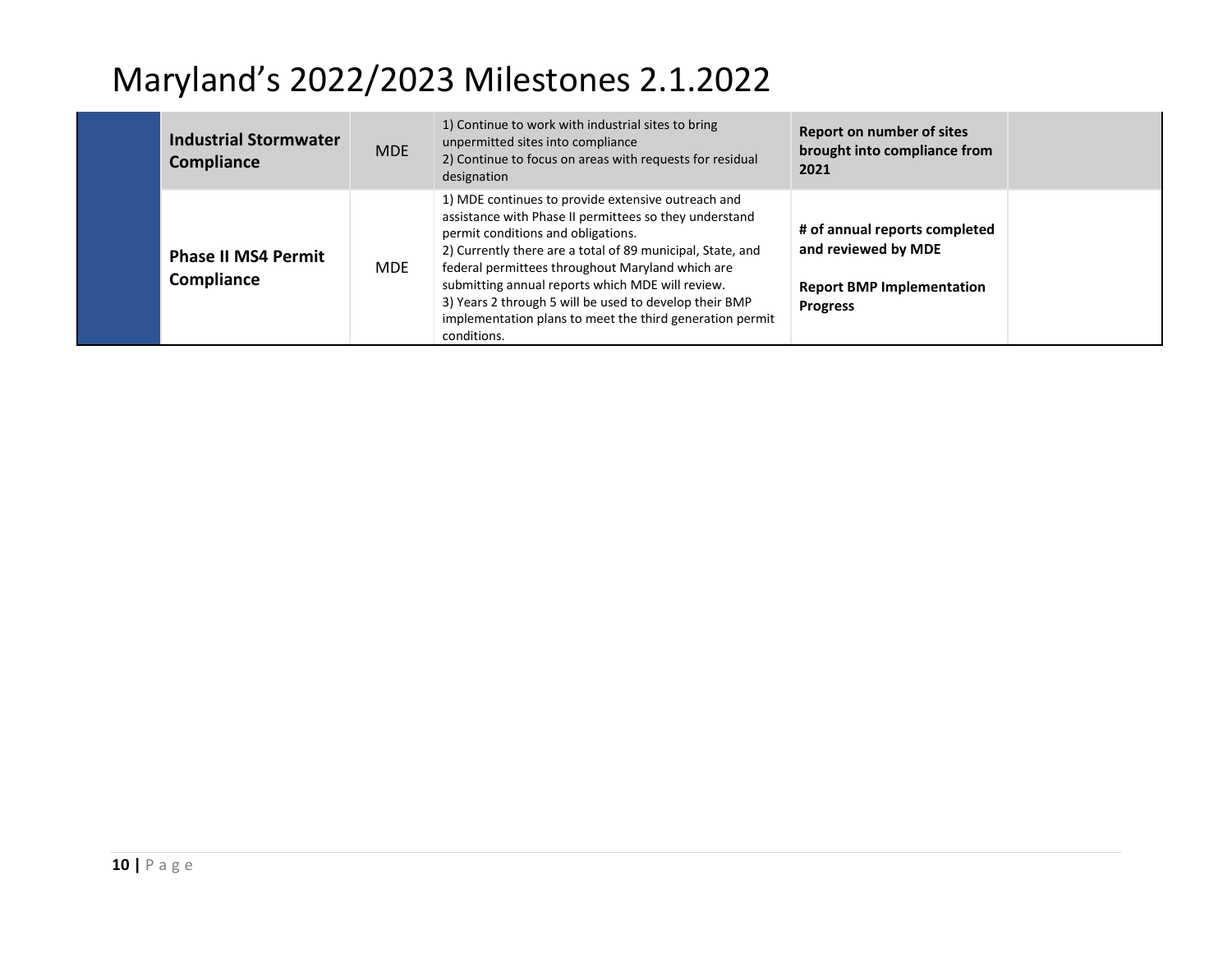# **2022/2023 Milestones for WIP Support**

| Sector         | <b>Milestone</b>                                                                                     | Agency             | <b>Steps to Achieve MS Goals</b>                                                                                                                                                                                                                                                                                                                                                                                                    | <b>Deliverable</b>                                                                                                             | End of MS<br>Evaluation |
|----------------|------------------------------------------------------------------------------------------------------|--------------------|-------------------------------------------------------------------------------------------------------------------------------------------------------------------------------------------------------------------------------------------------------------------------------------------------------------------------------------------------------------------------------------------------------------------------------------|--------------------------------------------------------------------------------------------------------------------------------|-------------------------|
|                | <b>Submit Annual</b><br><b>Chesapeake Bay</b><br>Funding (i.e., JCR)<br>reports to MD<br>Legislature | All MD<br>Agencies | Finish annual internal agency review of funding programs<br>for sufficiency and proper targeting, while also looking to<br>achieve important co-benefits like climate mitigation and<br>adaptation. Identify any gaps in funding needed to achieve<br>2025 Bay Restoration goals.                                                                                                                                                   | <b>Submit reports to MD's</b><br>Legislature by Dec. 1 of each<br>year.                                                        |                         |
| <b>Funding</b> | <b>Bay Restoration and</b><br><b>Clean Water State</b><br><b>Revolving Loan</b><br><b>Funds</b>      | <b>MDE</b>         | 1) Continue to market the Bay Restoration Fund (BRF) and<br>Clean Water State Revolving Fund (WQRLF) for stormwater<br>management projects, MS4 implementation, and climate<br>resiliency.<br>2) Continue to use the Integrated Project Priority System<br>(IPPS) for the BRF and WQRLF to improve the potential for<br>high-benefit septic projects, stormwater management<br>projects, MS4 implementation and climate resiliency. | <b>Report number of projects</b><br>funded through these grants<br>Document the new ranking<br>priority metrics                |                         |
|                | <b>Clean Water</b><br><b>Commerce Act</b>                                                            | <b>MDE</b>         | 1) Re-authorized in 2021 with \$20 million dollars/year for 9<br>years<br>2) Purchases cost-effective pollution reduction credits<br>3) Credits may be purchased from all sectors<br>4) Provides incentive for private capital to perform<br>restoration<br>5) Creates an additional incentive for improving<br>Wastewater Treatment Plant performance                                                                              | Document results of practices<br>implemented with this fund.<br><b>Maximize funds to achieve</b><br>cost effective reductions. |                         |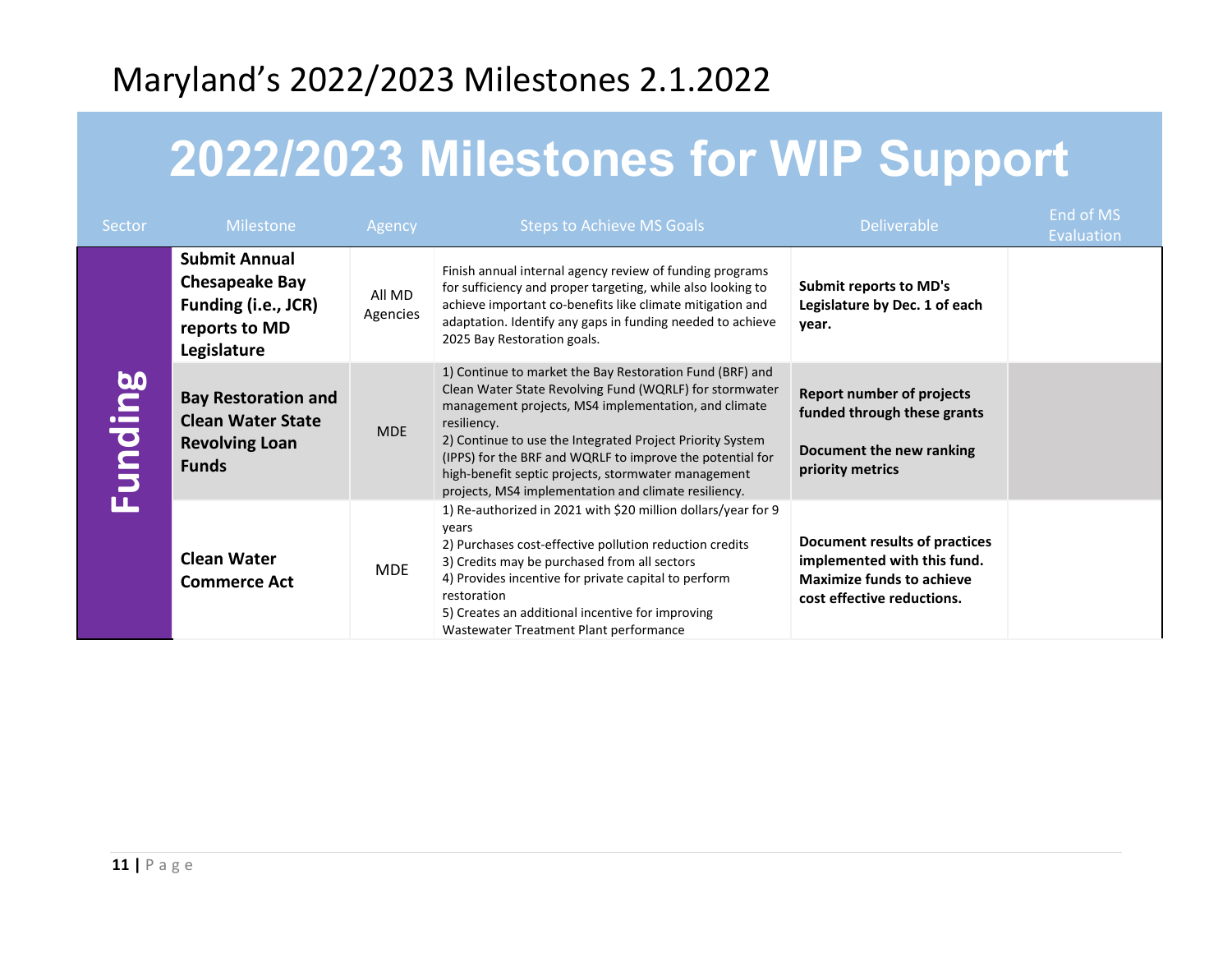|         | <b>Chesapeake and</b><br><b>Atlantic Coastal</b><br><b>Bays Trust Fund</b>              | <b>DNR</b> | 1) Cost-Effective Non-point Source Pollution Reduction<br>projects:<br>a) Maintain full funding levels<br>b) Update targeting methodology for project selection to<br>include DEIJ, carbon and resiliency co-benefits<br>c) Explore opportunities for increased funding through<br>private capital<br>d) Prioritize projects that foster healthy ecosystems,<br>communities, and resilient economies<br>2) Natural Filters Program projects: a) Maintain existing<br>funding levels to implement natural filter BMPs on state<br>and public lands. Natural filters practices improve both<br>water quality and habitat by protecting, enhancing and<br>restoring riparian buffers, wetlands, streams and living<br>shorelines. | <b>Report number of projects</b><br>funded, and associated<br>pounds of nutrients and<br>sediment reduced through<br>these grants  |  |
|---------|-----------------------------------------------------------------------------------------|------------|--------------------------------------------------------------------------------------------------------------------------------------------------------------------------------------------------------------------------------------------------------------------------------------------------------------------------------------------------------------------------------------------------------------------------------------------------------------------------------------------------------------------------------------------------------------------------------------------------------------------------------------------------------------------------------------------------------------------------------|------------------------------------------------------------------------------------------------------------------------------------|--|
|         | <b>Local Watershed</b><br>Implementation<br><b>Plan Funding</b>                         | <b>DNR</b> | 1) Continue to update or improve the process and ranking<br>criteria to identify and provide funding to those local<br>communities with the most cost effective projects for Bay<br>restoration as needed<br>2) Promote program through outreach to local<br>communities and local jurisdictions                                                                                                                                                                                                                                                                                                                                                                                                                               | <b>Sustained levels of state</b><br>funding to support local<br>watershed implementation<br>planning                               |  |
|         | <b>MACS</b>                                                                             | <b>MDA</b> | Increased MACS funding to 100% for critical WIP BMPs,<br>added a 30% COVID-related increase due to rising material<br>costs, and looking to raise per-project cap.                                                                                                                                                                                                                                                                                                                                                                                                                                                                                                                                                             | Will report the number of WIP<br>eligible projects funded, and<br>associated pounds of<br>reduction, for this milestone<br>period. |  |
|         | 319(h)                                                                                  | <b>MDE</b> | Fund 1-3 restoration projects per year in watershed plan<br>areas within the Chesapeake Bay watershed.                                                                                                                                                                                                                                                                                                                                                                                                                                                                                                                                                                                                                         | 1-3 completed restoration<br>projects                                                                                              |  |
| Modelin | <b>Urban Development</b><br><b>Growth and Land</b><br>Preservation<br><b>Accounting</b> | <b>MDP</b> | 1) Update Chesapeake Bay Modeling tools with the State's<br>own projections of growth in the urban sector<br>2) Provide technical support to ensure land use data and<br>Chesapeake Bay land Change model forecasts are accurate<br>3) Explore the use of the MD Dept. of Planning's Growth<br>Simulation Model as an alternative for CBP modeling tools<br>to account for 2025 projected growth<br>4) Continue to update and maintain Maryland's land<br>preservation datasets to inform CBP modeling tools.                                                                                                                                                                                                                  | <b>Provide Growth numbers and</b><br>other documentation to CBPO                                                                   |  |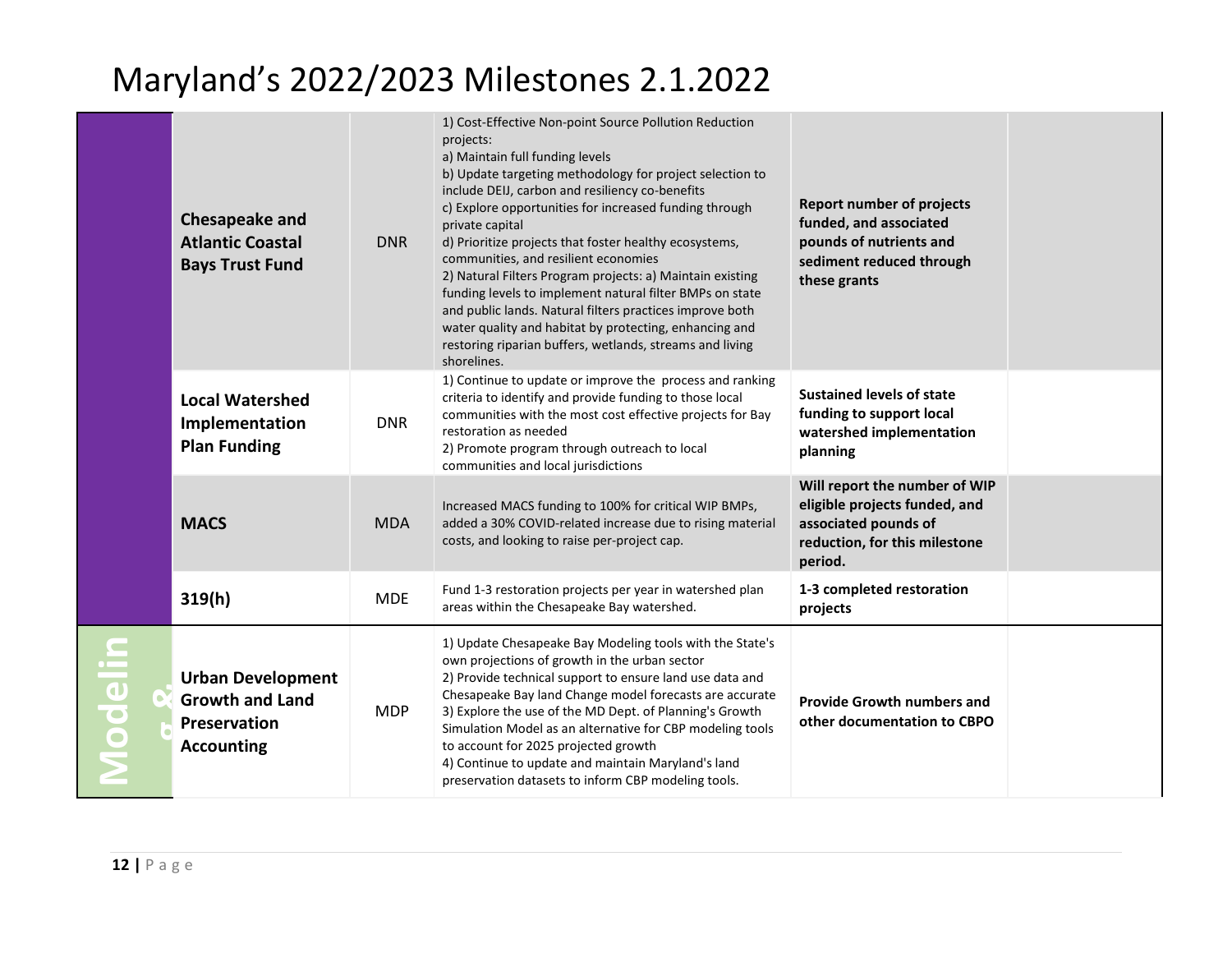| <b>Ecological Effects of</b><br><b>Sea Level Rise</b>                                           | <b>DNR</b> | 1) Coordinate with higher education and other partners to:<br>a) Enhance models that quantify wave attenuation and the<br>flood reduction benefits of nature-based features<br>b) Use this information to inform conservation and<br>restoration priorities for Maryland coastlines                                                                                                                                                                                                                                                                                                                                                                                                                                                                                                                                                                                                                                                            | <b>Quantify the protective</b><br>services of marsh, submerged<br>aquatic vegetation, and living<br>shorelines under current and<br>future sea level conditions                                                                                                                  |  |
|-------------------------------------------------------------------------------------------------|------------|------------------------------------------------------------------------------------------------------------------------------------------------------------------------------------------------------------------------------------------------------------------------------------------------------------------------------------------------------------------------------------------------------------------------------------------------------------------------------------------------------------------------------------------------------------------------------------------------------------------------------------------------------------------------------------------------------------------------------------------------------------------------------------------------------------------------------------------------------------------------------------------------------------------------------------------------|----------------------------------------------------------------------------------------------------------------------------------------------------------------------------------------------------------------------------------------------------------------------------------|--|
| <b>Incorporating Air</b><br><b>Emission Reduction</b><br><b>Strategies</b>                      | <b>MDE</b> | 1) Continue the effort to convene an action team to help<br>quantify additional water quality impacts of future air<br>emissions reductions strategies<br>2) Revise Quality Assurance Project Plans (QAPPs) to<br>account for air emissions reduction BMPs related to the<br>Volkswagen Settlement.                                                                                                                                                                                                                                                                                                                                                                                                                                                                                                                                                                                                                                            | Investigate creation of an<br>accounting system to track air<br>emission BMPs                                                                                                                                                                                                    |  |
| <b>Chesapeake &amp;</b><br><b>Atlantic Coastal</b><br><b>Bays Trust Fund</b><br><b>Projects</b> | <b>DNR</b> | 1) Strategic & Targeted Monitoring:<br>a) Continue to monitor projects implemented through the<br>Trust Fund for efficacy of implementation such as through<br>site visits and review of as-builts<br>b) Continue to conduct long-term monitoring of BMPs to<br>assess performance and alignment with state investment<br>goals<br>2) Innovative Technology Fund:<br>a) Develop new non-point source BMPs for nitrogen,<br>phosphorus, and sediment reduction; b) Expand<br>partnerships with other programs that develop emerging<br>technologies; c) Ensure new practices are reviewed by the<br>Chesapeake Bay Partnership, or other appropriate avenues<br>d) Establish a new consortium called BlueTechMD, a group<br>of experts from the private, non-profit, and university<br>sectors all interested in bringing more investors and<br>entrepreneurs into Maryland to grow its blue economy and<br>sustainability technology ecosystem | <b>Monitor Trust Fund BMPs to</b><br>ensure they provide the stated<br>benefit<br>Continue investment in the<br><b>Pooled Monitoring Inivative's</b><br><b>Restoration Research Grant</b><br>Annually fund two research<br>and development projects<br>One commercial investment |  |
| <b>Beneficial Use of</b><br><b>Dredge Material</b>                                              | <b>DNR</b> | 1) Pilot projects with application of dredge material; 2)<br>Develop new targeting tools and partnerships; 3) Remove<br>hurdles to implementation; 4) DNR hire a Coastal<br><b>Restoration Specialist</b>                                                                                                                                                                                                                                                                                                                                                                                                                                                                                                                                                                                                                                                                                                                                      | <b>Facilitate the advancement of</b><br>coastal resiliency projects that<br>incorporate beneficial use as a<br>cost saving restoration<br>strategy.                                                                                                                              |  |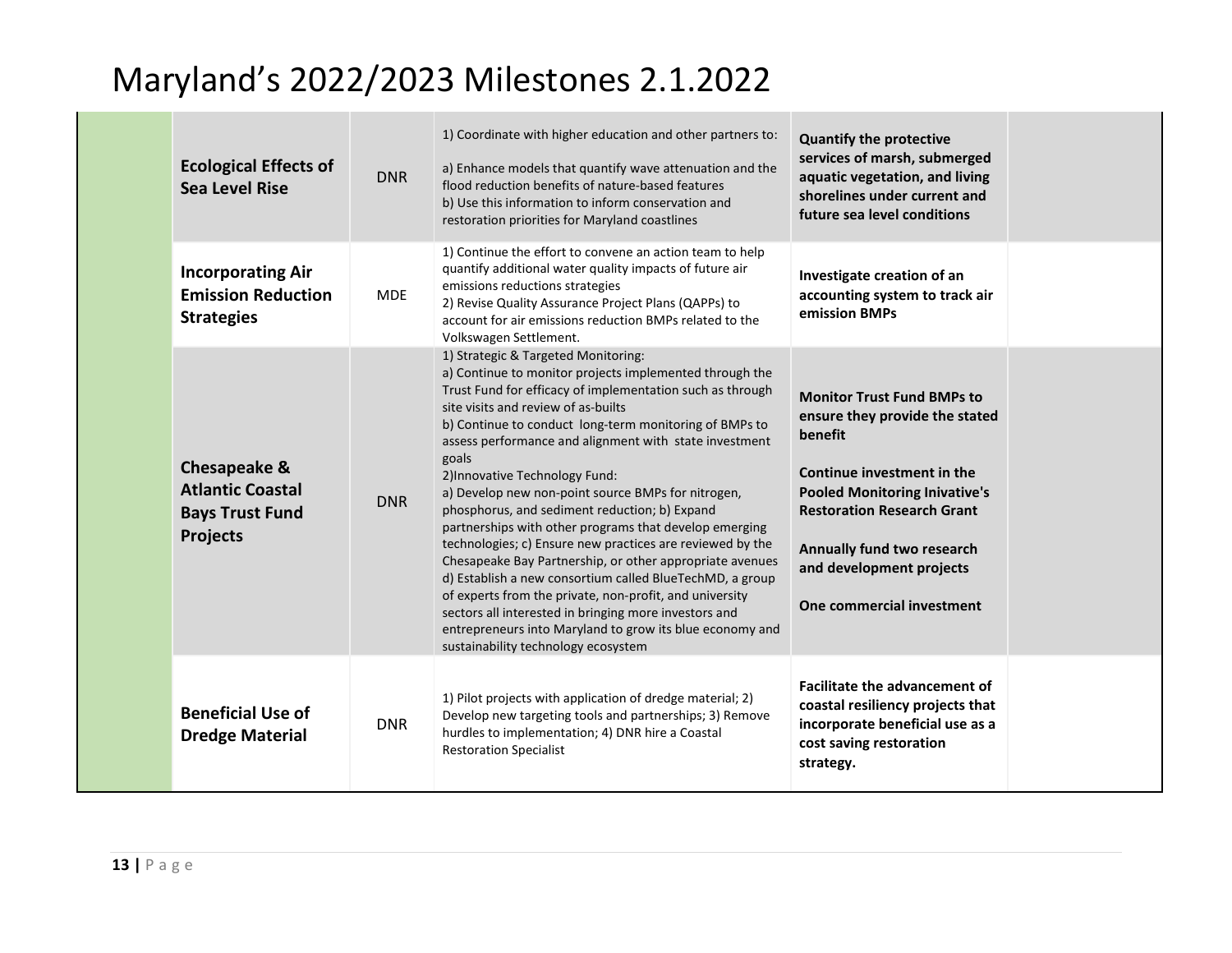|                             | Watershed<br><b>Assistance</b><br><b>Collaborative</b>                | <b>DNR</b>         | 1) Watershed Assistance Collaborative (WAC): a) Continue<br>to provide dedicated staff and funding to support the<br>program; b) Expand the program's ability to serve<br>additional communities and improve outreach                                                                                                                                                                                                                     | Fund and manage two<br><b>Watershed Specialists'</b><br>outreach; collaborate with<br>three additional Specialists                                                           |  |
|-----------------------------|-----------------------------------------------------------------------|--------------------|-------------------------------------------------------------------------------------------------------------------------------------------------------------------------------------------------------------------------------------------------------------------------------------------------------------------------------------------------------------------------------------------------------------------------------------------|------------------------------------------------------------------------------------------------------------------------------------------------------------------------------|--|
|                             | <b>Technical Support</b><br>through Restoration<br><b>Specialists</b> | <b>DNR</b>         | 1) Continue to provide technical assistance to local<br>governments, watershed organizations, private landowners<br>and others interested in addressing water quality and<br>natural resource management issues with the latest<br>science and techniques. 2) Advance restoration science,<br>outcomes, and cost-efficiency within the Watershed<br>Assistance Grant the Trust Fund local solicitation and the<br>Natural Filters Program | Provide continued hands-on<br>landscape level technical<br>assistance to local<br>governments and non-<br>governmental organizations<br>implementing restoration<br>projects |  |
|                             | <b>BMP Calculator</b>                                                 | <b>DNR</b>         | 1) Operate and maintain a publically available online<br>application to estimate nutrient and sediment reductions<br>from site level projects. 2) Integrate updates associated<br>with Chesapeake Assessment Scenario Tool. 3) Add new<br>BMPs as they are approved                                                                                                                                                                       | <b>Operate and maintain</b><br>FieldDoc.com                                                                                                                                  |  |
|                             | <b>Septic Connections</b>                                             | MDE,<br><b>MDP</b> | Provide technical and policy assistance to local<br>governments to facilitate connections of septic tanks to<br><b>WWTPs</b>                                                                                                                                                                                                                                                                                                              | <b>Report number of septics</b><br>connected                                                                                                                                 |  |
| <b>Technical Assistance</b> | <b>Stormwater</b><br><b>Meetings</b>                                  | <b>MDE</b>         | MDE will meet with stormwater permittees on a quarterly<br>basis to discuss:<br>a) WIP Expectations<br>b) Emerging Pollutants<br>c) Local Impairments                                                                                                                                                                                                                                                                                     | <b>Quarterly meetings at MDE</b><br>with Stormwater permittees                                                                                                               |  |
|                             | <b>Develop local</b><br>watershed plans                               | <b>MDE</b>         | Our nonpoint program commits to assist with the<br>development of local TMDL nonpoint source watershed<br>restoration plans that contribute to Chesapeake Bay<br>nutrient and sediment reductions.                                                                                                                                                                                                                                        | 1-2 A-I criteria watershed<br>plans completed                                                                                                                                |  |
|                             | <b>TIPP Tool</b><br>Maintenance                                       | <b>MDE</b>         | The TMDL Implementation Progress and Planning (TIPP)<br>spreadsheet tool is meant to accompany the submission of<br>Stormwater Wasteload Allocation (SW-WLA)<br>Implementation Plans to MDE. It estimates load reductions<br>at various points in the watershed planning process. This<br>tool is used to help guide restoration and accounting<br>efforts for meeting stormwater permit conditions.                                      | TIPP Tool will be updated with<br>CAST 2021 factors                                                                                                                          |  |
| $14$   Page                 |                                                                       |                    |                                                                                                                                                                                                                                                                                                                                                                                                                                           |                                                                                                                                                                              |  |

**Technical Assistance**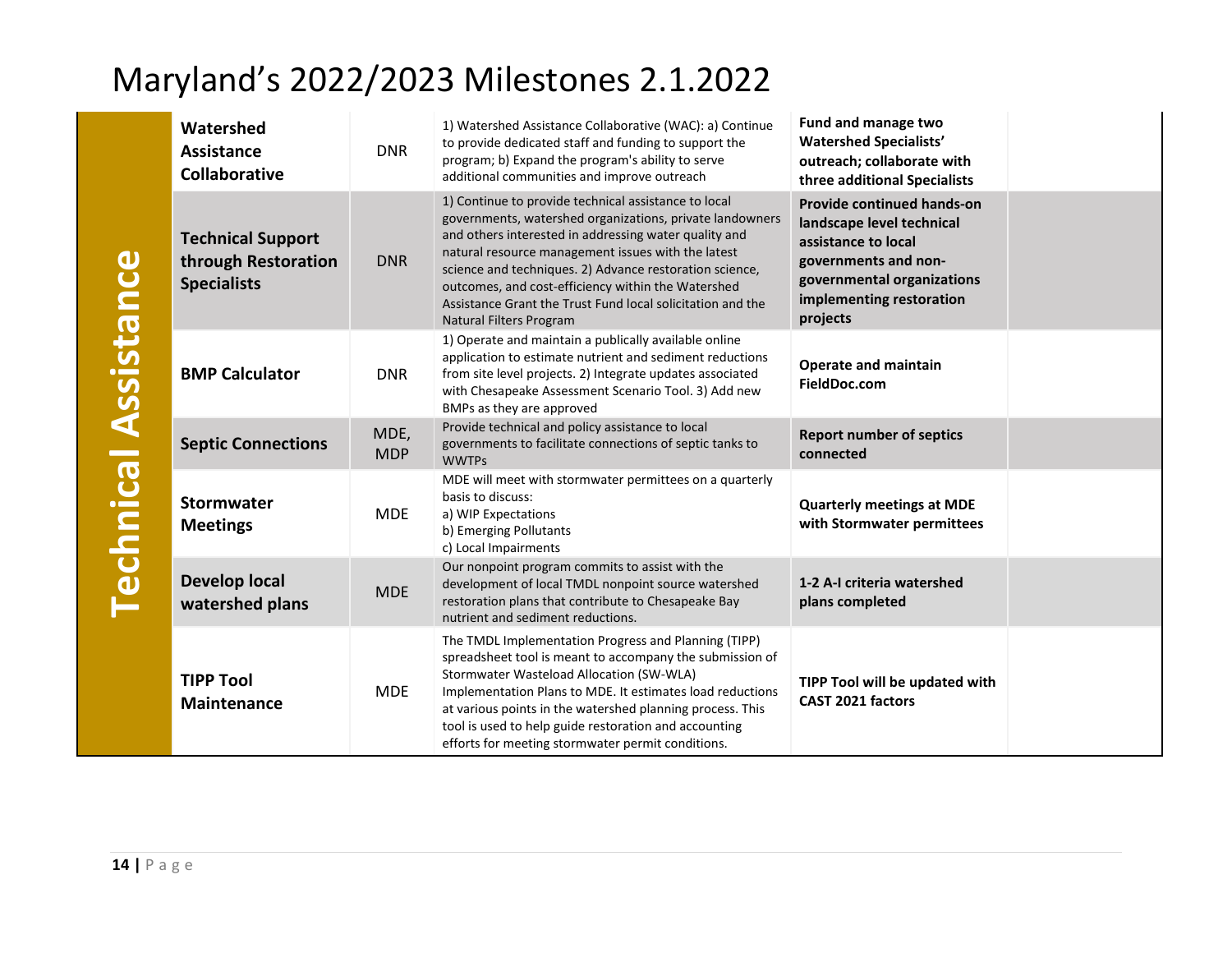| Developing<br>Partnerships | <b>Capacity Building</b><br><b>Initiative</b>                  | <b>DNR</b> | 1) Establish a partnership with Chesapeake Bay Trust to<br>launch the Capacity Building Organization-Capacity Building<br>Initiative (CBO-CBI). This program will identify historically<br>underengaged community-based organizations that have<br>not previously participated in two grant programs - the<br>Watershed Assistance Grant Program and the Resiliency<br>Through Restoration Initiative. Interested organizations will<br>receive the technical assistance needed to develop robust<br>proposals to these grant programs. This initiative will<br>enhance the state's capacity to achieve Bay restoration<br>goals and regulatory requirements by making the collective<br>body of organizations pursuing restoration projects more<br>inclusive. | Launch and administer one<br>year of the CBO-CBI                                                               |  |
|----------------------------|----------------------------------------------------------------|------------|-----------------------------------------------------------------------------------------------------------------------------------------------------------------------------------------------------------------------------------------------------------------------------------------------------------------------------------------------------------------------------------------------------------------------------------------------------------------------------------------------------------------------------------------------------------------------------------------------------------------------------------------------------------------------------------------------------------------------------------------------------------------|----------------------------------------------------------------------------------------------------------------|--|
|                            | <b>Pursue Circuit Rider</b><br>in the Choptank<br><b>River</b> | <b>MDE</b> | As part of the nonpoint source program, work with Envision<br>the Choptank to help provide support for a circuit rider that<br>will assist with BMP placement, design, and grant<br>application assistance to implement practices in<br>underserved areas within Maryland.                                                                                                                                                                                                                                                                                                                                                                                                                                                                                      | Partial support of a full time<br>circuit rider for several years.<br>Report projects completed by<br>position |  |
|                            |                                                                |            |                                                                                                                                                                                                                                                                                                                                                                                                                                                                                                                                                                                                                                                                                                                                                                 |                                                                                                                |  |
|                            |                                                                |            |                                                                                                                                                                                                                                                                                                                                                                                                                                                                                                                                                                                                                                                                                                                                                                 |                                                                                                                |  |
|                            |                                                                |            |                                                                                                                                                                                                                                                                                                                                                                                                                                                                                                                                                                                                                                                                                                                                                                 |                                                                                                                |  |
| $15$   Page                |                                                                |            |                                                                                                                                                                                                                                                                                                                                                                                                                                                                                                                                                                                                                                                                                                                                                                 |                                                                                                                |  |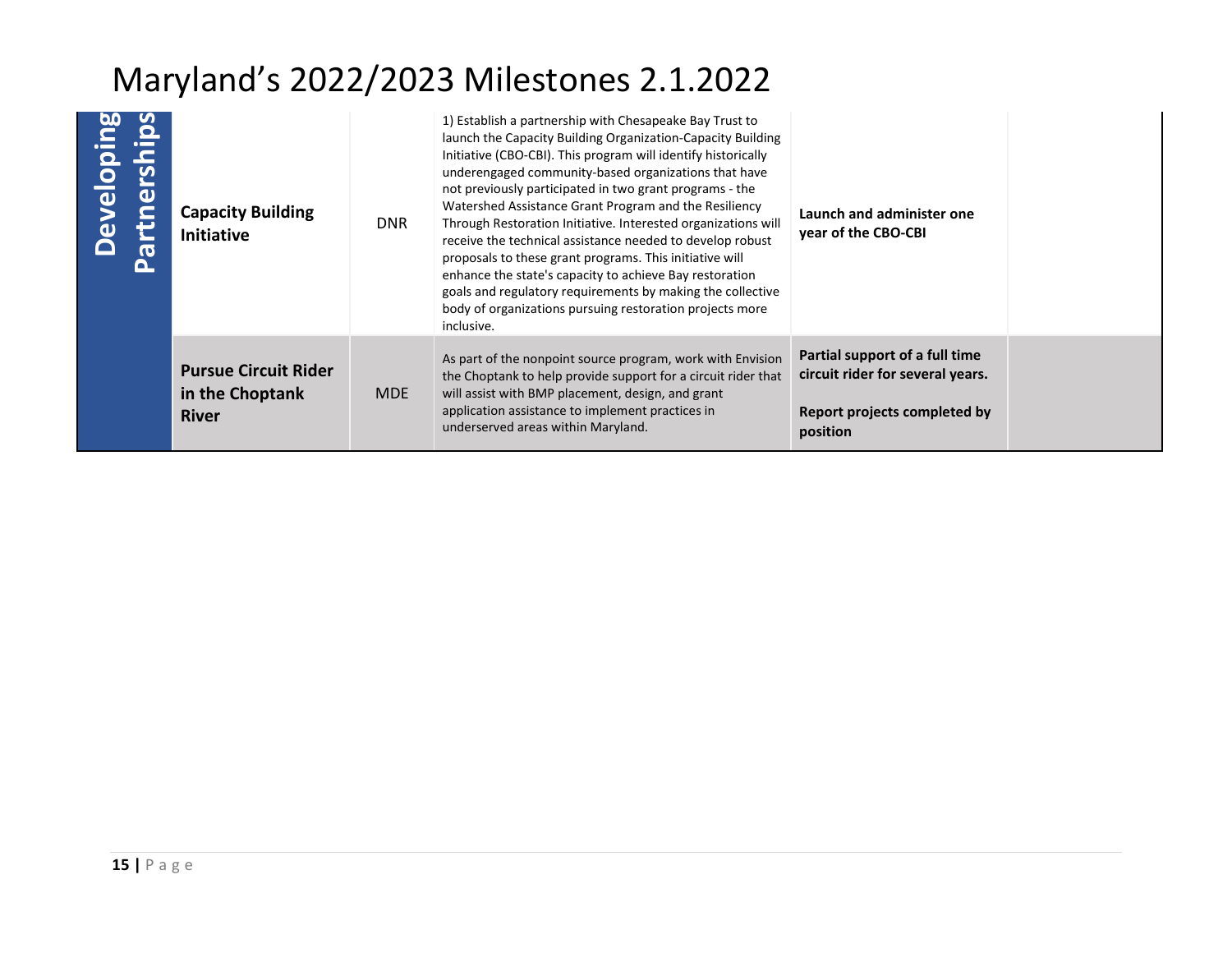# **2022/2023 Climate Mitigation and Resiliency Milestones**

|                                | <b>Milestone</b>                                                                                                          | Agency     | <b>Steps to Achieve MS Goals</b>                                                                                                                                                                                                                                                                                                                | <b>Deliverable</b>                                                                                                                                                                                    | End of MS<br>Evaluation |
|--------------------------------|---------------------------------------------------------------------------------------------------------------------------|------------|-------------------------------------------------------------------------------------------------------------------------------------------------------------------------------------------------------------------------------------------------------------------------------------------------------------------------------------------------|-------------------------------------------------------------------------------------------------------------------------------------------------------------------------------------------------------|-------------------------|
| <b>Sulprin</b><br><b>Signu</b> | <b>Addressing 2025</b><br><b>Climate loads</b>                                                                            | <b>MDE</b> | 1) Submit a narrative strategy documenting how Maryland<br>plans to achieve the additional 1.124 million lbs of nitrogen<br>it needs to reduce by 2025.<br>2) Submit CAST scenario to EPA showing that Maryland has<br>a plan to meet WIP targets with the additional load<br>reductions due to Climate Change.                                 | <b>Climate load allocation</b><br>strategy (WIP addendum)<br><b>CAST Scenario</b>                                                                                                                     |                         |
|                                | <b>Minimizing Risks of</b><br><b>Climate-Driven</b><br><b>Water Changes</b><br>through Water<br><b>Program Adaptation</b> | <b>MDE</b> | Enhance water program permits and approvals,<br>policies and funding programs to incorporate additional<br>flood protection and pollution prevention<br>considerations that reduce water-driven climate risks.                                                                                                                                  | Annual progress report.<br>documenting<br>accomplishments                                                                                                                                             |                         |
|                                | <b>Coast Smart</b><br><b>Construction Criteria</b>                                                                        | <b>DNR</b> | 1) Develop and implement training program to increase<br>competency in the use of the 2020 Coast Smart<br>Construction Program Update.<br>2) Coast Smart Council and identified partners annually<br>review the Coast Smart Construction Program criteria to<br>ensure it meets the resiliency needs for state and local<br>capital investment. | 1) Training program materials<br>and annual offering 2)<br><b>Assessment of criteria</b><br>assessment included in the<br><b>Coast Smart Annual report.</b>                                           |                         |
|                                | <b>Climate Mitigation</b><br>and Adaptation<br><b>Synergies</b>                                                           | <b>DNR</b> | Work with higher education institutions and stakeholders<br>to develop indicators of climate mitigation and resiliency<br>progress. Use developed and existing indicators to<br>communicate combined progress on both climate<br>mitigation / resiliency and bay health.                                                                        | Develop and publish a suite of<br>indicators to communicate<br>and measure progress on<br>climate adaptation across<br><b>Maryland including those</b><br>relevant to Maryland's Bay<br>Health goals. |                         |

**Climate Change**  $\frac{1}{l}$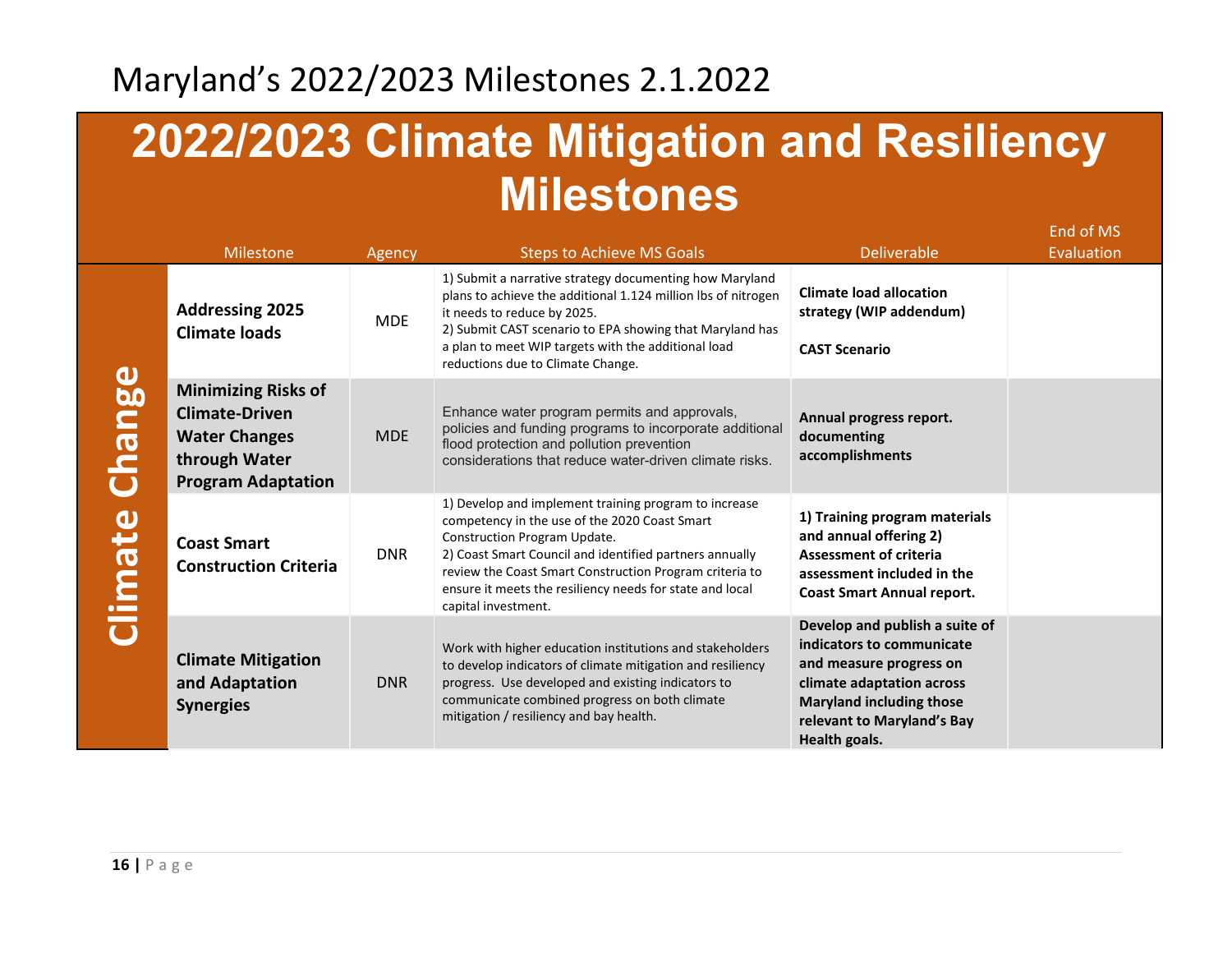| <b>Adaptation</b><br><b>Framework</b>                                                             | <b>DNR</b> | 1) Release the Adpatation Framework (Framework)<br>through ARWG and MCCC<br>2) Determine priority actions to integrate into annual<br>ARWG workplan<br>3) Building off the indicators and metrics from the<br>Adaptation Report Card, develop a tracking approach that<br>identifies best metrics/indicators for progress tracking, lead<br>organization or agency, and timeline for implementation of<br>goals, strategies and activities.<br>4) Implement prioritized actions<br>5) Report on progress annually through the ARWG and<br>assess next years priority actions.<br>6) Periodically review the implementation and tracking plan<br>to identify any additional tracking metrics that need to be<br>identified. | Report on goal and strategy<br>progress (using the Report<br>Card as well as newly<br>identified and developed<br>indicators for progress) in the<br><b>Maryland Commission on</b><br><b>Climate Change annual report</b><br>and Adaptation and Resiliency<br><b>Work Group Workplans.</b>                                                                          |  |
|---------------------------------------------------------------------------------------------------|------------|----------------------------------------------------------------------------------------------------------------------------------------------------------------------------------------------------------------------------------------------------------------------------------------------------------------------------------------------------------------------------------------------------------------------------------------------------------------------------------------------------------------------------------------------------------------------------------------------------------------------------------------------------------------------------------------------------------------------------|---------------------------------------------------------------------------------------------------------------------------------------------------------------------------------------------------------------------------------------------------------------------------------------------------------------------------------------------------------------------|--|
| <b>Local Engagement</b><br>and Education:<br><b>Maryland Climate</b><br><b>Leadership Academy</b> | <b>DNR</b> | The Maryland Climate Leadership Academy will advance<br>the capacity of state and local government agencies,<br>infrastructure organizations and businesses to develop and<br>implement sound climate change initiatives thus ensuring<br>current and future public health, security and economic<br>prosperity. The Academy will continue to support the work<br>of the Maryland Climate Change Commission and State of<br>Maryland in their efforts to address climate change and<br>meet goals related to the mitigation of and adaptation to<br>the effects of climate change in Maryland.                                                                                                                             | 1) Host three additional<br>cohorts of the Certified<br><b>Climate Change Professional</b><br>(CCP) training program each<br>year.<br>2) Develop and implement<br>sector specific training for<br>local elected leaders, planners<br>and others as identified.<br>3) Launch the Online Learning<br>Lab at the Maryland Climate<br><b>Leadership Academy website</b> |  |
| <b>Water Reuse</b>                                                                                | <b>MDE</b> | Continue implementing one or more water reuse pilot<br>projects with local jurisdictions to address water supply<br>shortages while exploring and accounting for reduced<br>nutrient discharges to the Chesapeake Bay                                                                                                                                                                                                                                                                                                                                                                                                                                                                                                      | One or more pilot studies<br>under development.                                                                                                                                                                                                                                                                                                                     |  |
| <b>Hazard Mitigation</b><br><b>Watershed Planning</b>                                             | <b>MDE</b> | 1) Continue the process of integrating hazard mitigation<br>planning into local TMDL watershed implementation plans<br>2) Work with local officials to find ways to use BMPs to<br>lower Flood Insurance rates for our citizens                                                                                                                                                                                                                                                                                                                                                                                                                                                                                            | Two local watershed plans<br>with hazard mitigation<br>incorporated                                                                                                                                                                                                                                                                                                 |  |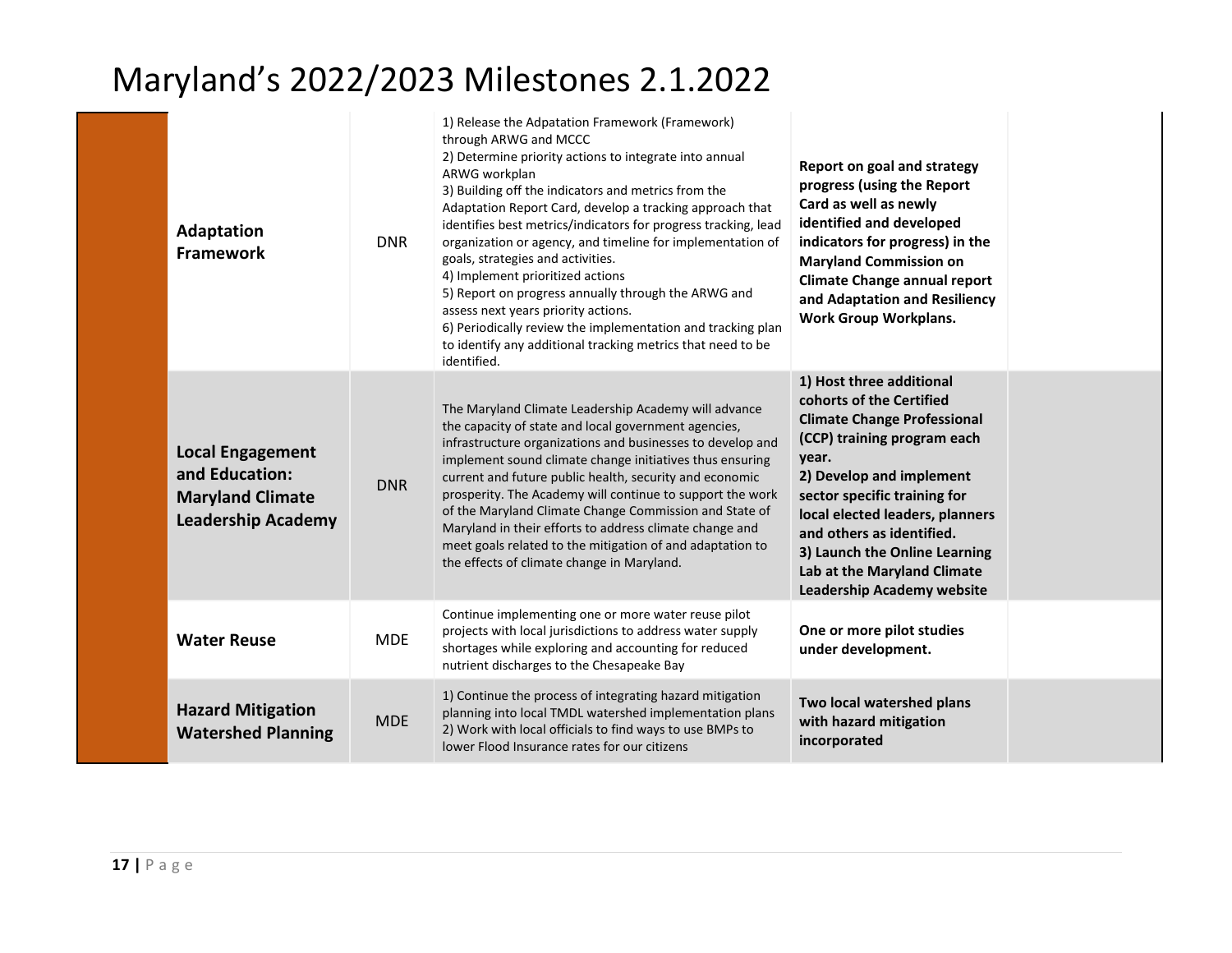| <b>Water Quality and</b><br><b>Climate Change</b><br><b>Resiliency Portfolio</b> | DNR,<br><b>MDE</b> | Work with existing stakeholders in the climate space (i.e.<br>Maryland's Climate Change Commission and Adaptation<br>and Resiliency Work Group) to identify a pipeline of<br>projects that prepares Maryland and its communities to<br>build climate resilience by taking advantage of existing and<br>emerging funding opportunities that promote the use of<br>natural infrastructure. Use the Resiliency Opportunity Zone<br>(ROZ) targeting framework to inform selection of<br>communities to develop area specific project portfolios.                                                                                                                                                                                                                                                                 | Select two communities based<br>on the Targeted Resilience<br>Area analysis and additional<br>criteria evaluated by the MCCC<br><b>Adaptation and Resiliency</b><br>Workgroup. Procure the<br>services of a contractor to<br>provide technical services and<br>stakeholder outreach to the<br>selected communities for the<br>purpose of developing area<br>specific project portfolios. |  |
|----------------------------------------------------------------------------------|--------------------|--------------------------------------------------------------------------------------------------------------------------------------------------------------------------------------------------------------------------------------------------------------------------------------------------------------------------------------------------------------------------------------------------------------------------------------------------------------------------------------------------------------------------------------------------------------------------------------------------------------------------------------------------------------------------------------------------------------------------------------------------------------------------------------------------------------|------------------------------------------------------------------------------------------------------------------------------------------------------------------------------------------------------------------------------------------------------------------------------------------------------------------------------------------------------------------------------------------|--|
| <b>Living Shorelines</b>                                                         | MDE,<br><b>DNR</b> | Work with NGO's as possible aggregators to manage<br>prospective living shoreline projecs on private properties.<br>Financial assistance will be provided in the form of a zero-<br>interest loans through the Shoreline Conservation Service<br>program.                                                                                                                                                                                                                                                                                                                                                                                                                                                                                                                                                    | 1) Report on number of<br>aggregators engaged<br>2) Report on number of<br>private landowners serviced<br>with a zero-interest loan.                                                                                                                                                                                                                                                     |  |
| <b>Living Shorelines</b><br>(cont.)                                              | <b>MDE</b>         | 1) Identify actions and develop tools to assist<br>with improving the timeliness and consistency of state and<br>federal regulatory decision making for living shoreline<br>permits.<br>2) Complete enhanced shoreline suitability analyses of all<br>tidal counties (13) for using LS practices.<br>3) Improve data capture and analysis methods to advance<br>the LS goal and its evaluation.<br>4) Revise the wildlife rapid assessment tool to evaluate<br>installed LS projects.<br>5) Identify ways to promote climate resilience in proposed<br>shoreline stability designs submitted for MDE approval.<br>6) Integrate climate consideration into tidal licenses and<br>approvals. 7) Develop and implement a tracking and<br>notification system for marsh maintenance report annual<br>submission. | Increase the percentage of<br>shoreline stabilization projects<br>that use LS practices and<br>develop ways to evaluate and<br>improve techniques in the face<br>of climate change.                                                                                                                                                                                                      |  |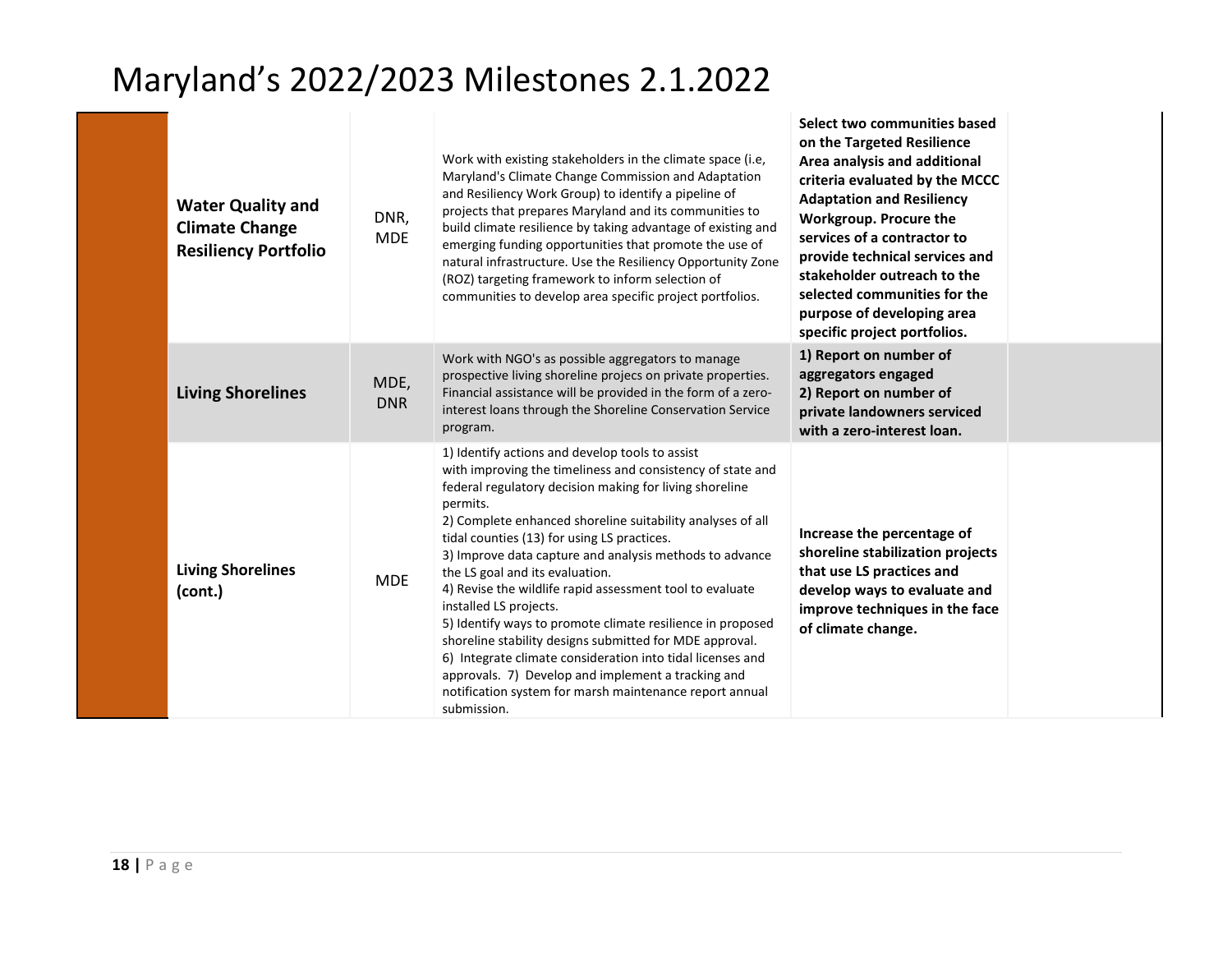| <b>SAV Restoration and</b><br><b>Climate Research</b>      | DNR,<br><b>MDE</b>   | 1) Work with TNC to determine a path forward to blue<br>carbon crediting of SAV restoration efforts<br>2) Partner on the development of Technical Guidance<br>Manual and Outreach Materials for Small-scale Submerged<br>Aquatic Vegetation Restoration in the Chesapeake Bay and<br>its tidal tributaries<br>3) Sit on the steering committee for the STAC workshop on<br>Evaluating a Systems Approach to BMP Crediting<br>4) Serve as SAV Element Lead for STAC workshop on rising<br>watershed and bay water temperatures<br>5) Lead the "Modeling Climate Impacts on Submerged<br>Aquatic Vegetation (SAV) in the Chesapeake Bay" Project<br>6) Conduct Living Shoreline and Submerged Aquatic<br><b>Vegetation Compatibility Study</b> | Report on number and extent<br>of SAV restoration projects                     |  |
|------------------------------------------------------------|----------------------|----------------------------------------------------------------------------------------------------------------------------------------------------------------------------------------------------------------------------------------------------------------------------------------------------------------------------------------------------------------------------------------------------------------------------------------------------------------------------------------------------------------------------------------------------------------------------------------------------------------------------------------------------------------------------------------------------------------------------------------------|--------------------------------------------------------------------------------|--|
| <b>Resiliency through</b><br><b>Restoration Initiative</b> | <b>DNR</b>           | 1) Demonstrate how nature-based features can enhance<br>community resilience to climate change impacts:<br>a) Target projects which reduce climate change risk to our<br>citizens<br>b) Design and implement up to 15 nature-based<br>community resiliency projects<br>C) Provide funding, training and technical assistance that<br>will assist practitioners.<br>D) Monitor projects to evaluate success, MyCoast<br><b>Restoration Tracker</b>                                                                                                                                                                                                                                                                                            | Complete 15 nature-based<br>community resilience projects                      |  |
| <b>Advancing Blue Carbon</b><br><b>Initiatives</b>         | DNR,<br><b>MDE</b>   | 1) Synthesis of current blue carbon research and policy in<br>the state<br>2) link research efforts to management needs such as<br>Margaret A Davidson Fellow methane research on restored<br>and natural marsh systems<br>3) identify data inputs to begin development of<br>Chesapeake Bay model of Wetlands to Market<br>4) MDE items from Dr. Lamb<br>5) Assess opportunities for Blue Carbon credting market<br>(TNC pilot); 6) Blue Carbon workshops                                                                                                                                                                                                                                                                                   | <b>Host bluecarbon workshops</b>                                               |  |
| <b>Ocean Acidification</b><br>Plan                         | multiple<br>agencies | Target tidal restoration for carbon sequestration to meet<br>both Chesapeake Bay water quality and Atlantic Ocean<br>acidification goals                                                                                                                                                                                                                                                                                                                                                                                                                                                                                                                                                                                                     | <b>Status on blue carbon</b><br>strategies and actions<br>including monitoring |  |
| <b>Industrial Stormwater</b>                               | <b>MDE</b>           | Finalize the update of Maryland's Industrial Stormwater<br>General Permit to include provisions that account for<br>anticipated impacts of climate change.                                                                                                                                                                                                                                                                                                                                                                                                                                                                                                                                                                                   | <b>Finalized permit with section</b><br>addressing higher flows                |  |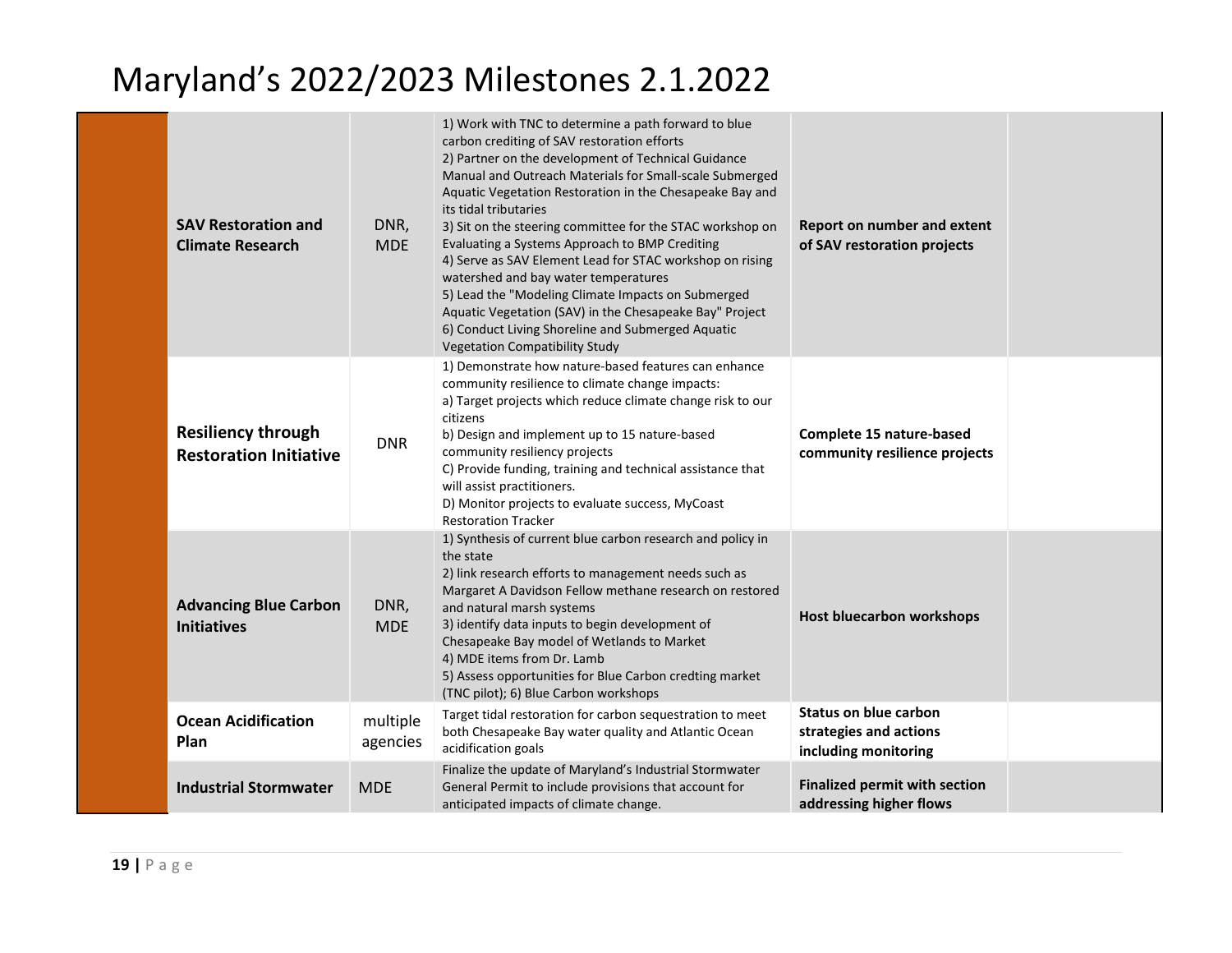# **Additional 2022/2023 Milestones for Maryland**

| Sector    | <b>Milestone</b>                                                  | Agency     | Steps to Achieve MS Goals                                                                                                                                                                                                                                                                                                                                                                                       | <b>Deliverable</b>                                                                                                                   | End of MS<br>Evaluation |
|-----------|-------------------------------------------------------------------|------------|-----------------------------------------------------------------------------------------------------------------------------------------------------------------------------------------------------------------------------------------------------------------------------------------------------------------------------------------------------------------------------------------------------------------|--------------------------------------------------------------------------------------------------------------------------------------|-------------------------|
|           | <b>Guidance for</b><br>protecting Tier II<br><b>Streams</b>       | <b>MDE</b> | Complete 1st step of analysis through literature review<br>and basic research to identify existing guidance<br>documentation and processes that can support high<br>quality/high value streams                                                                                                                                                                                                                  | Summary report on the status<br>of high quality/high value<br>streams protection guidance<br><b>Guidance reference</b><br>compendium |                         |
| Protectio | <b>Maryland Healthy</b><br><b>Watersheds</b><br><b>Assessment</b> | <b>MDE</b> | Complete the Maryland Healthy Watersheds Assessment<br>using a \$55,000 grant awarded to the Maintaining Healthy<br>Watershed Goal Implementation Team by the<br>Chesapeake Bay Trust. The project seeks to create a<br>relative state watershed health baseline, on the segment-<br>catchment scale, based on metrics known to influence<br>watershed health, as well as identify vulnerability<br>indicators. | Integrate MDHWQ into MD<br><b>IMAP</b><br>Geodatabase<br><b>Final Report</b><br><b>SOPs/Protocol Documentation</b>                   |                         |
|           | <b>Combined Program</b><br><b>Review</b>                          | MDE, DNR   | Pilot integration of the Antidegradation Tier II<br>Environmental Review with the Department of Natural<br>Resource's Power Plant Review Program. (forms,<br>templates, and other documentation completed in the<br>previous MS period)                                                                                                                                                                         | SOPs for special condition<br>development and<br>implementation guidance                                                             |                         |